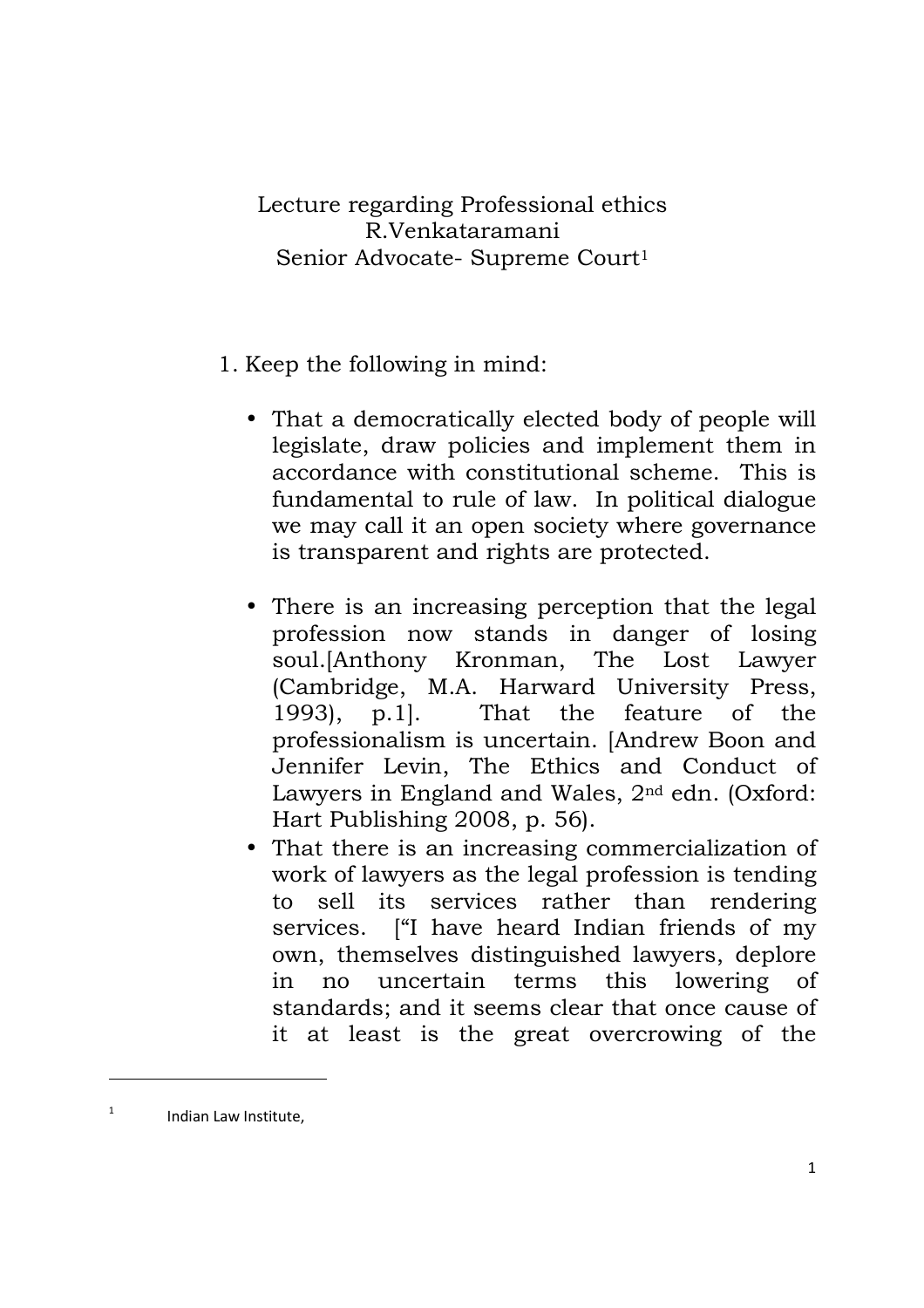profession and the struggle for existence among its less fortunate members, since the weaker brethren are thereby exposed to temptation which they are not always able to resist. This is a matter which affects the public as well as the profession itself: for diminution in the respect felt for lawyers as a whole must affect prejudicially the whole administration of justice. "Maurice Gwyer - 1944 Foreword to  $2<sup>nd</sup>$  edn Professsional Conduct and Advocacy – K. Krishnaswami Aiyar].

• The twin element of Rule of law, i.e., an independent judiciary and an independent legal profession which will aid and assist the judicial institution.

\*In view of the above imagine that the government initiates the proposal to amend the Advocate Act to the following effect:

- i) That the legal profession will be declared a public service;
- ii) The entry into the profession will be subject to evaluation of standards by any independent body;
- iii) The choice of the place of practice will be regulated through regulations;
- iv) The fee structure will be determined under the law;
- Dedicated cadre of public defenders will be selected and nominated to service classes of litigants i.e., the social and economically deprived.
- 2. Will such an initiative by the Government be in order, justifiable and constitutionally correct?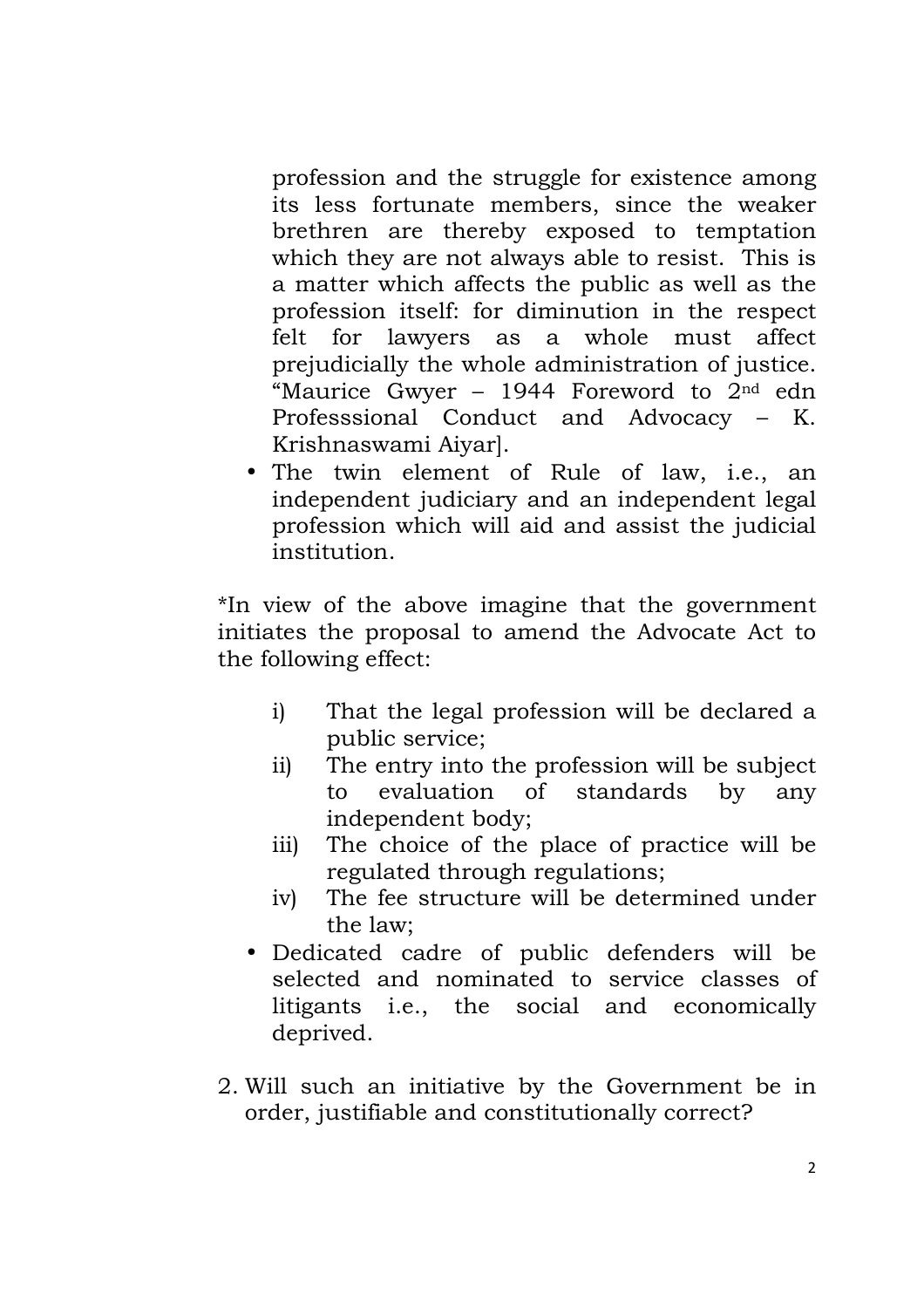Judicial independence is both on end in itself and a means to impartial administration of justice. This impartiality generates public trust. Any perception that administration of justice suffers due to lack of integrity or corruption, are is tainted because of external influences, destroys public trust. The role of the judiciary in maintaining public trust is to follow and adhere to certain principles. Superior Court Judges take oath under the Constitution which is all comprehensive. Does the legal profession have any role in maintaining public trust. The Bar Council of India Rules in aid of maintaining such trust.

3. The standard conception of the role of lawyers is stated in the following: neutrality, partisanship and non-accountability.

Is there a social role for lawyers and if so whether the standard conception of role of lawyers is consistent with the social role. Neutrality and partisanship projects lawyers as manipulators of legal rules. When governments, corporate entities or that public authority are involved or other scandals, lawyers are criticised for complicity.

Whether the standard conception of the Lawyers role which is a model developed on interpretation of American Bar Association Model Code, case law from Common Wealth Countries, does not require any change? Can we say that lawyers in India should have ethical decisions.[Tamanaha (n 22) ; WB Wendel, Lawyers and Fidelity to Law (Princeton and Oxford, Princeton University Press, 2010);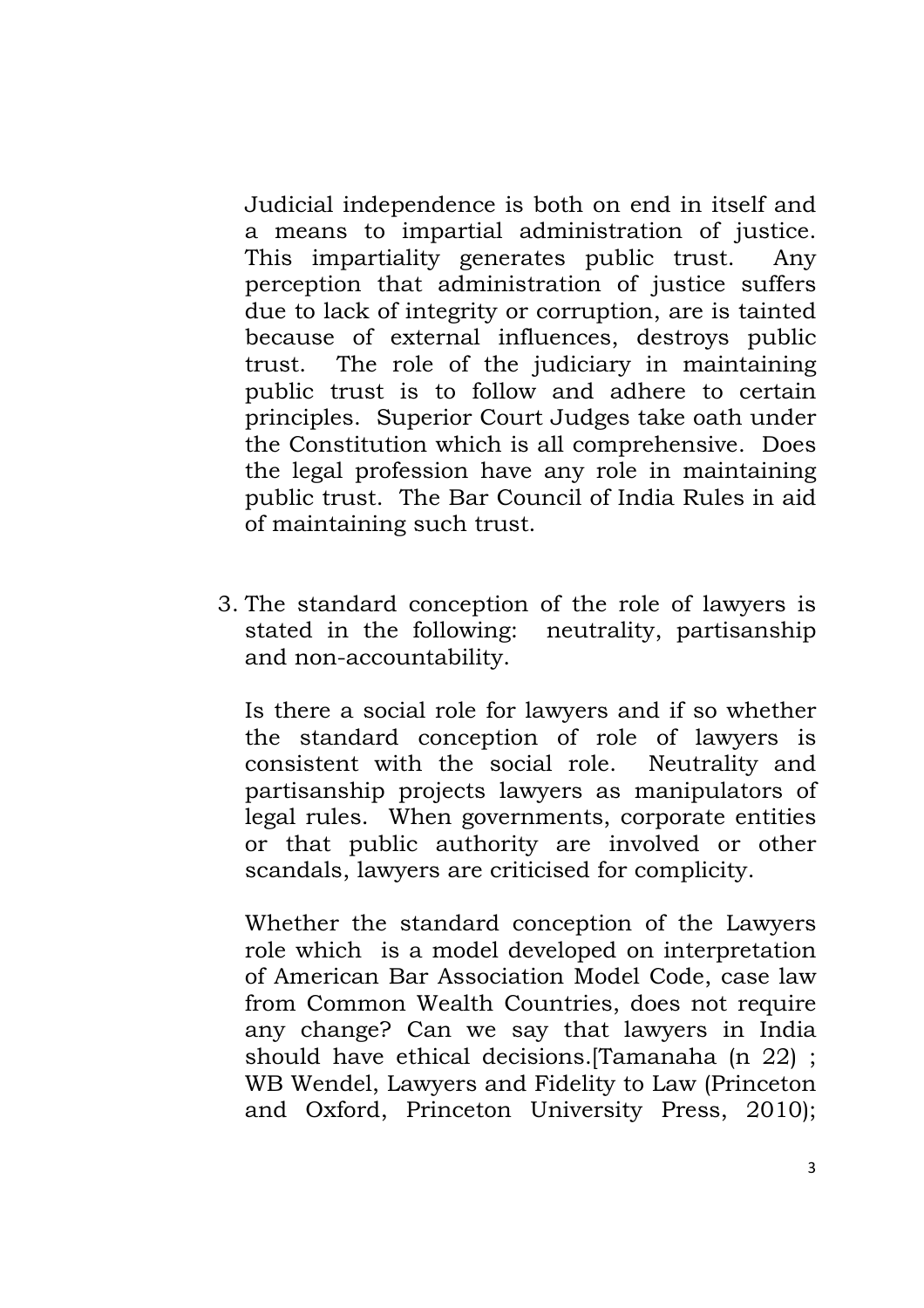Hazard and Dondi (n 20) at 173; MJ Osiel, 'Lawyers as Monopolists, Aristocrats and Entrepreneurs' (1990) 103 Harward Law Review 2009, at 2016; L. Sheinman, 'Looking for Legal Ethics' (1997) 4 International Journal of the Legal Profession 139; T. Dare, 'Mere Zeal, Hyper-Zeal and the Ethical Obligations of Lawyers' (2004) 7(1) Legal Ethics 24]. Whether lawyer should have discretion to adhere to partisan ship when partisanship produces immoral consequences?

- 4. Duties of the lawyer laid in the Bar Council of India Rules, seem to be in conflict with each other. We need to examine these duties and notice the contradictions.
- 5. The adversarial system is the predominant system or structure for resolving conflicting claims, interests, or rights. The role of the lawyer is said to be of a "hired gun" admitting of no ethical or moral autonomy for the lawyer.

Adversarial system implies a central role for lawyers; the defining role is partisan ship which means that the lawyer must work resolutely to secure the client's interests.

Adversary system associated controls, with competition rather than Government limited power of the State:

- a) Party initiated action i.e., party autonomy.
- b) Neutral decision makers. Who do not direct or control investigations or enquiries.

c) Party autonomy in production and presentation of evidence.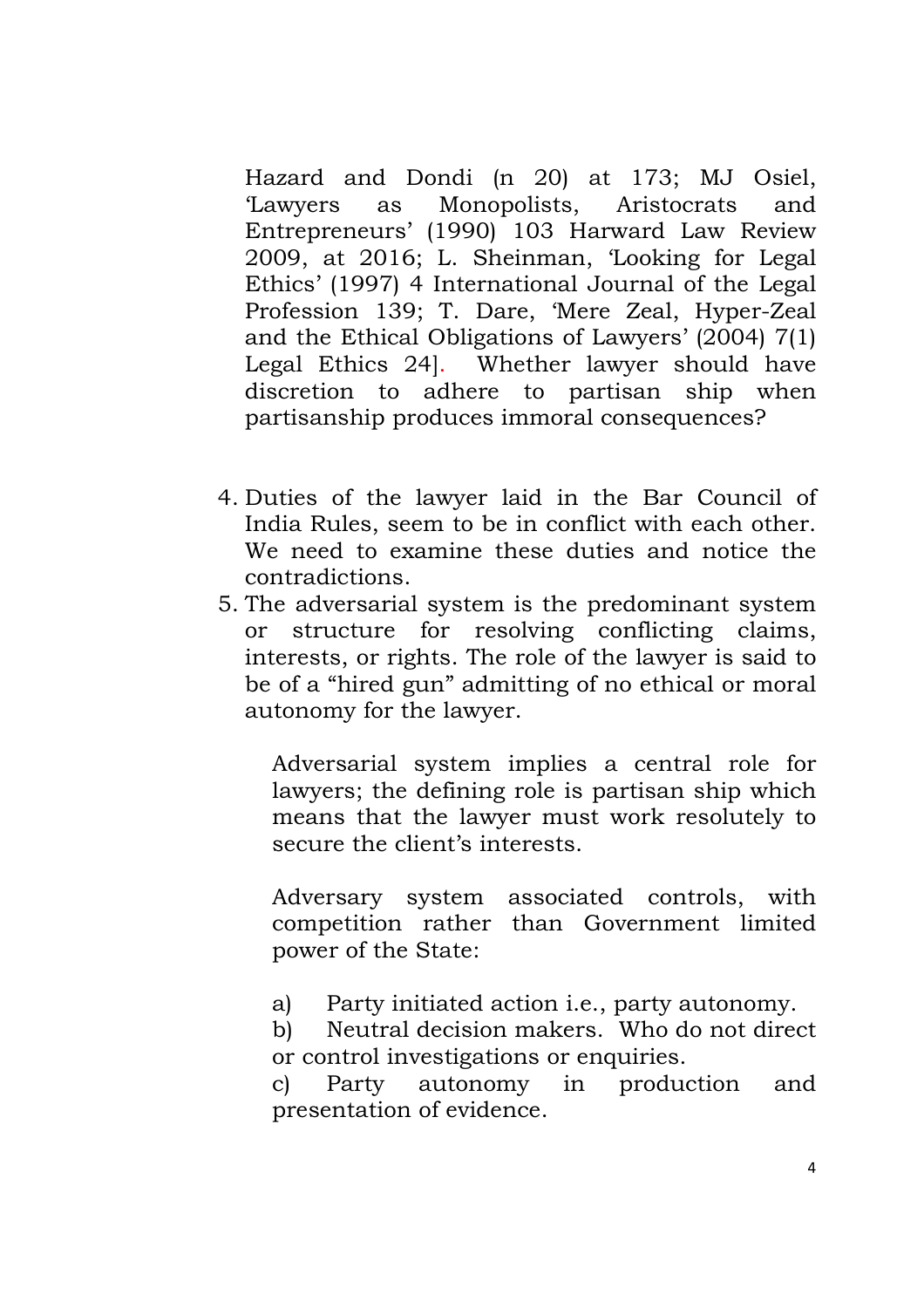Inquisitorial:

- a) Reliance on judges to be in control and direction of investigation;
- b) Discovery of truth, not left in the hands of parties; some element of mergers of these features have taken place; There are other mixed models. In many such settings, the focus will be on what best resolution will serve the community values and re-establish relationship between the parties rather than on who is right or wrong with reference to past events.

Adversarial system has ignored "fairness", "parties needs", etc., and presumes that fact finders must choose "one solution or result" even if the real truth may be something else, or at a different point altogether. In contemporary litigation, judges like lawyers serve a variety of roles, including mediator, rule enforcer, deliberation, law finder and goals pursuit.

The extent to which "Zealous representation and client confidentiality thwart other values of justice system. Whether "Zealous advocacy within the founds of law" is not an indeterminate rule? Exaggerated claims on either side – outcome are distorted, alternative outcome party satisfaction, collaboration and sharing, reparation, reformation, empathy as against punishment or compensation etc.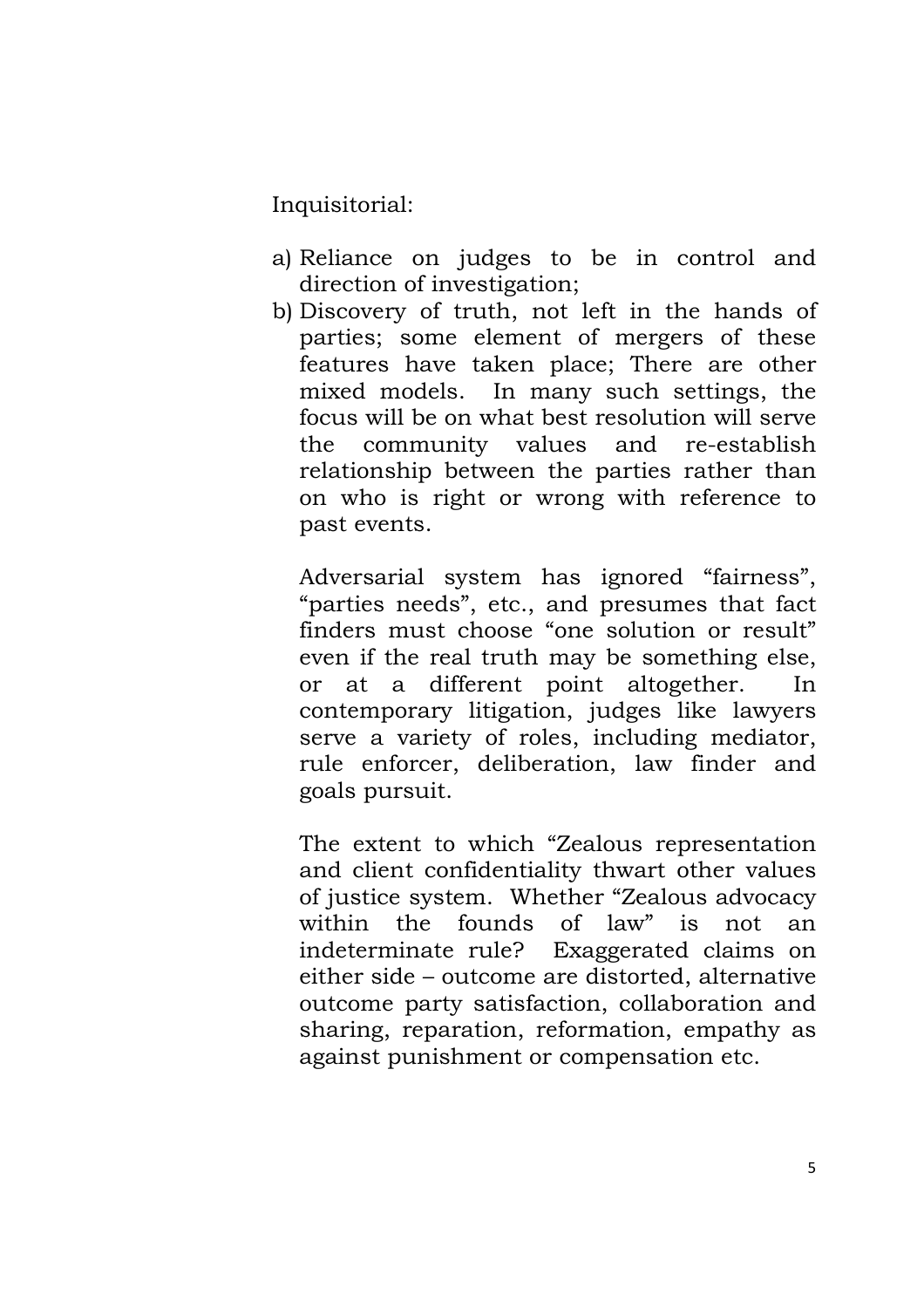6. Advocacy is not a mere craft but a calling. "The spirit amongst counsel is one of generous emulation and not the spirit of embittered and petty rivalry amongst lawyers. How would we cultivate a culture of advocacy? The Bar Council of India Rules in regard to court room conduct and judgments of the Supreme Court call for more regulation?

7. Conflict between the following statements:

 "A lawyer is under obligation to do nothing that shall detract from the dignity of the court, of which he is himself a sworn officer and assistance.

"An over-subservient Bar would be one of the greatest misfortunes that could happen to the administration of justice."

Can we say independence of the legal profession, freedom of speech and expression, the noble role of assisting the court – amalgamation of all these.

 The nature of the law of confidence between a lawyer and the client and continuation of the duty towards confidence after determination of the engagement of the lawyer?

8. Section 35(1) of Advocates Act reads thus:-

"Where on receipt of a complaint or otherwise a State Bar Council has reason to believe that any advocate on its roll has been guilty of professional or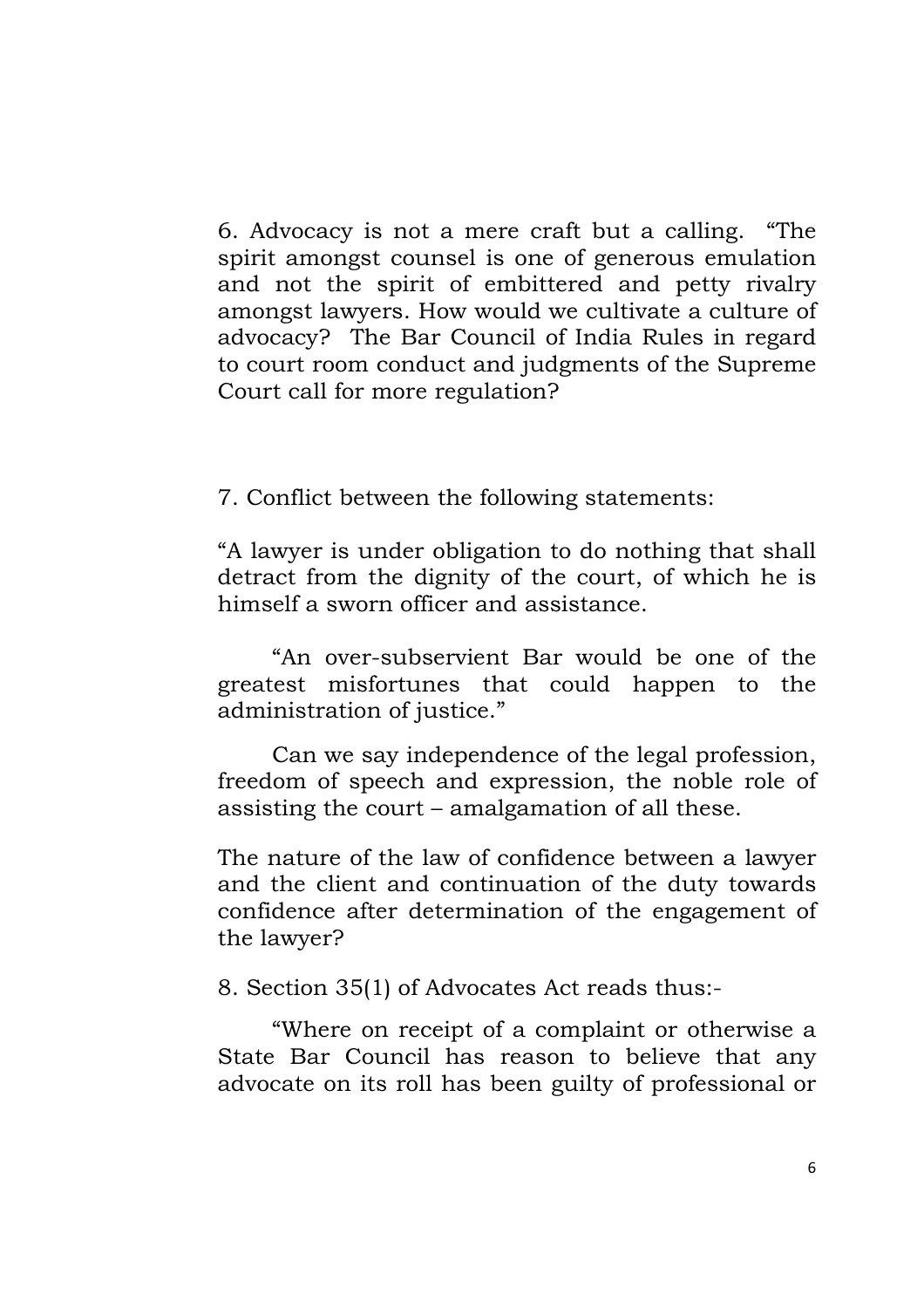other misconduct, it shall refer the case for disposal to its disciplinary committee."

## **Misconduct.**

Misconduct is a wide expression. Any conduct which is likely to hamper or embarrass the administration of justice or which renders the person unfit to practice. M V Dabolkar (1976) 2 SCR 48 : (1976) 2 SCC 291 probity and professional life style, not trade briefs not merchandise – M. Veerabadra Rao, 1984 Supp.(1) SCC 571; Sudha v. Chennai Advocate Association, (2010) 14 SCC 114.

Seen from the lens of propriety, decency and worthy living. (U. Dakshinamoorthy v. Comm. Of Eng., AIR 1980 Mad 89). It includes unprofessional acts even though they may not be inherently wrongful.(Mahbut Ali Khan – AIR 1958 AP 116)

Clause (f) of Section 13 of the Legal Practitioners Act: "any other reasonable cause"

Is it ejusdem generis with clauses (a) to (e) of unprofessional conduct?

Old view was it was ejusdem generis.

Later view is that Clause (f) need not be read so, and it is not confined to acts done in a professional capacity.

[ILR 29 Cal. 890; AIR 1932 Cal. 370; ILR 139 Mad 1045; ILR 34 Mad. 29; AIR 1922 PC 351]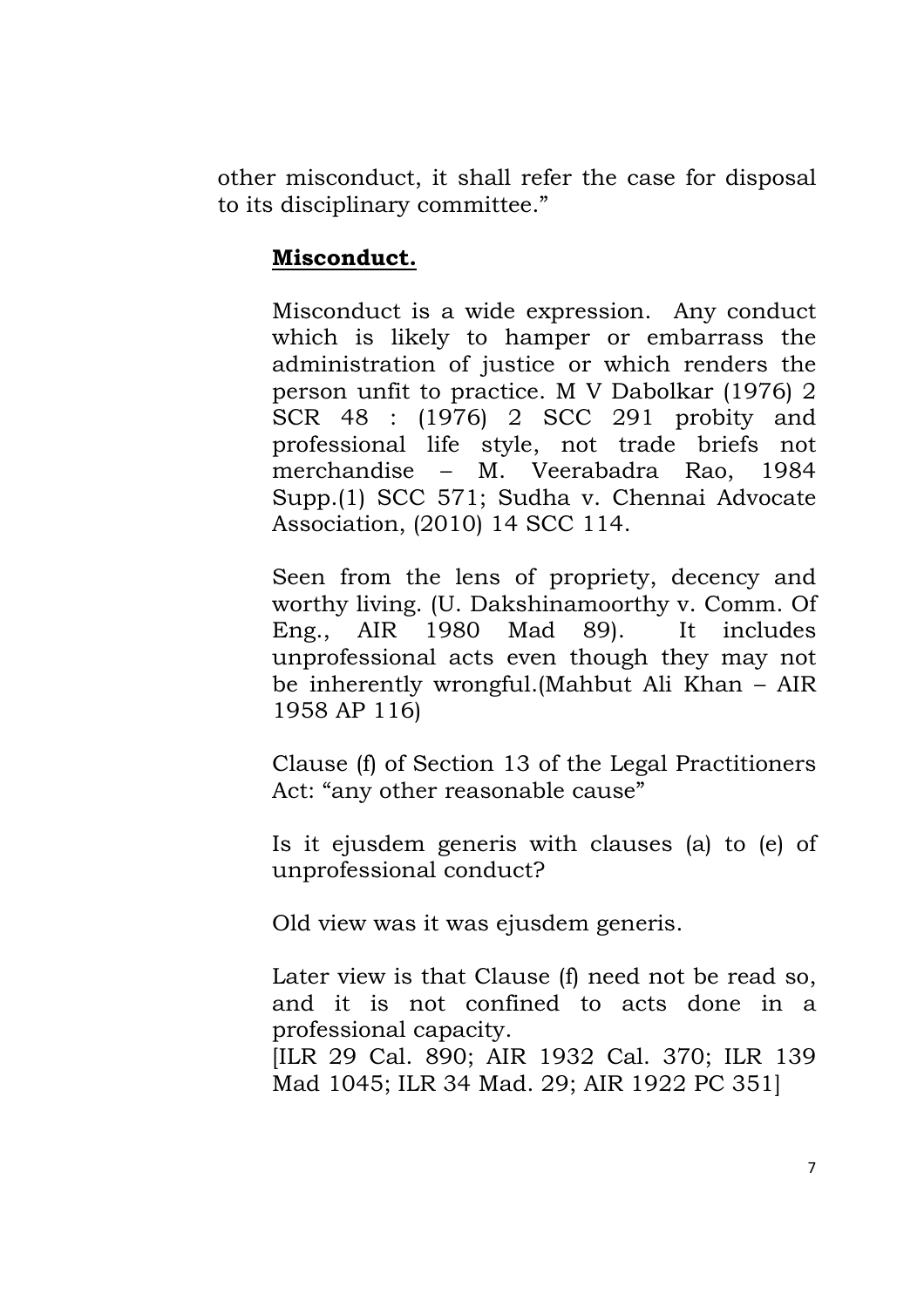Reason stated thus:

"If extra professional offences do not constitute reasonable cause for dismissal, persons of the worst and vilest livelihood may, once admitted into the profession, be irremovable"(Le Mesurier v. Wajid, ILR 29 Cal. 890)

Bombay Pleaders Act, 1920.

S. 24 action against pleader convicted of criminal offence.

Bar Councils Act used the word misconduct. Section 10 yet it must cover all cases of misconduct – professional or otherwise (Jamshed v. Kaikhushru – AIR 1935 Bom 1) [in the matter of N. an Advocate – AIR 1936 Cal. 158; In re a pleader AIR 1943 Mad. 130: Slogan shouting in Court.]

Principles applied in the matter of D. an Advocate – (1955) 2 SCR 1006 – Conviction under the Bombay Prohibition Act.

 10. Section 24[A] of the Advocates Act, 1961 which provides for disqualification for enrolment.

The wisdom of the proviso to Sub-Section (1) of Section 24[A]. The comparison with Representation of Peoples Act, 1951.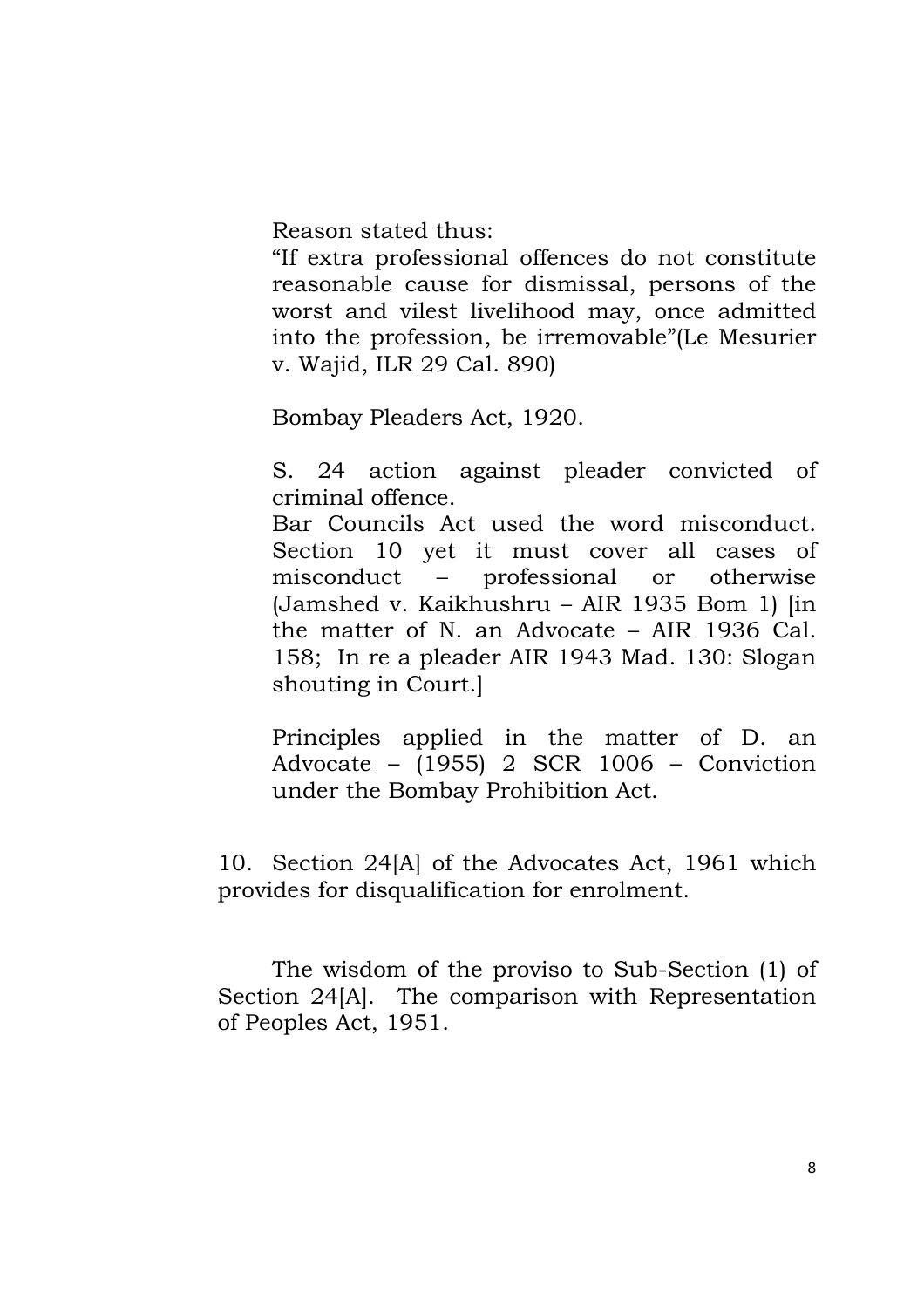# **Appendix-I**

# PROFESSIONAL PRIVILEGE

In Coco v. A.N. Clark (Engineers) Ltd Megarry J. said:

"The equitable jurisdiction in cases of breach of confidence is ancient; confidence is the cousin of trust. The Statute of Uses, 1535, is framed in terms of 'use, confidence or trust'; and a coupler, attributable to Sir Thomas More, Lord Chancellor avers that –

'Three things are to be …… in Conscience: Fraud, Accident and things of Confidence.'

The obligation of confidence owed by a lawyer to his client is described as "the oldest of the privileges ….. known to the common law [Upjohn Company v. U.S. 449 U.S 383 (1981)

"The first duty of an attorney is to keep the secrets of his client. Authority is not wanted to establish that proposition" Taylor v. Blacklow [1836] 3 Bing (N.C.) 235.

Privileged communications are immune from compulsory disclosure (see Comfort Hotels vs. Wembly Stadium [1988] 1 WLR 872.

Legal professional privilege ............" is a fundamental human right long established in the common law. It is a necessary corollary of the right of any person to obtain skilled advice about the law. Such advice cannot be effectively obtained unless the client is able to put all facts before the adviser without fear that they may afterwards be disclosed and used to his prejudice(R (Morgan Grenfell & Co., Ltd v. Special Commissioner) [2003] 1 AC 563 para 7)…….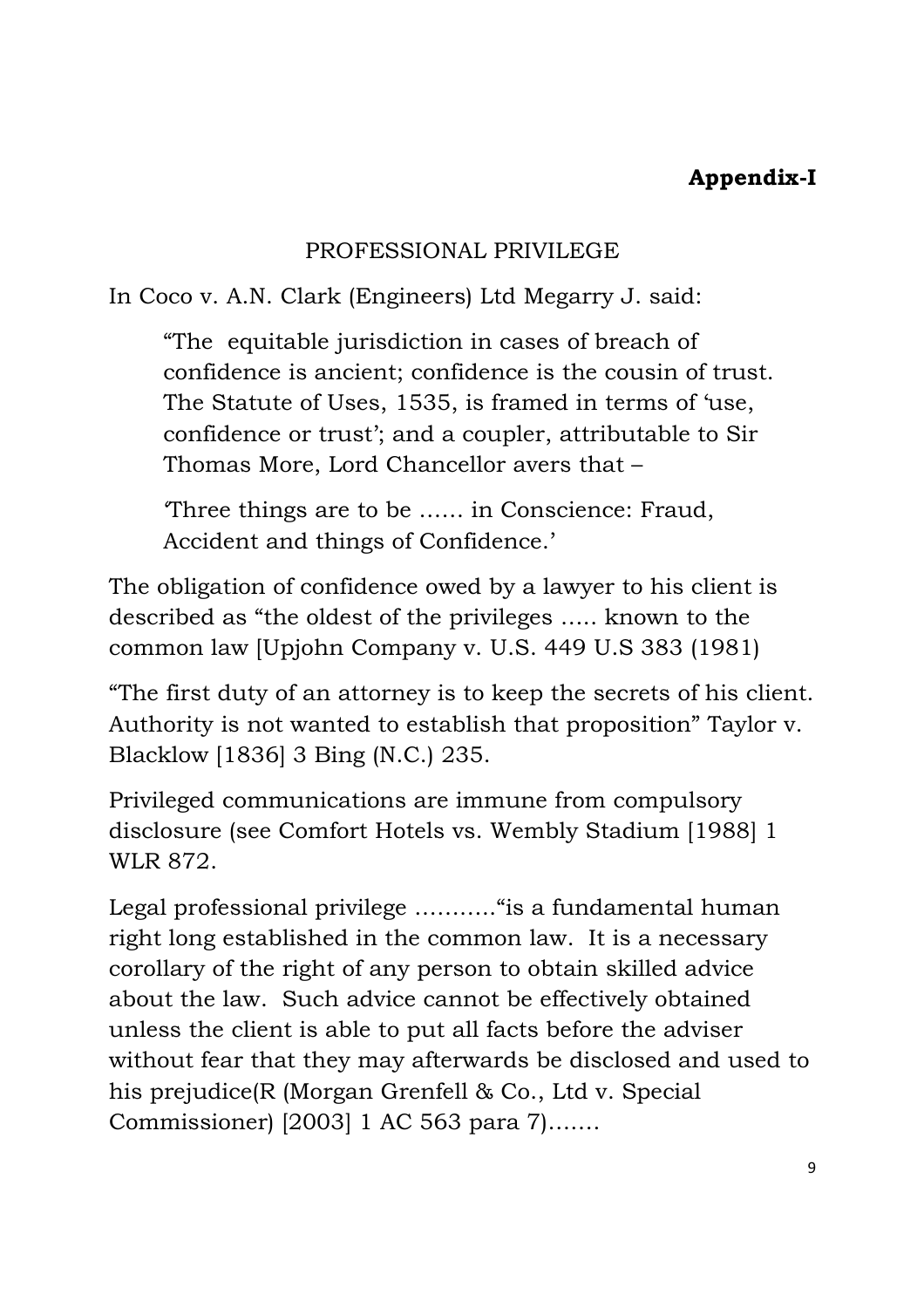Although legal professional privilege used to be regarded as no more than a rule of evidence,(Parry – Jones v. Law Society, (1969) 1 Ch. 1) it is now also regarded as a substantive right of considerable importance in English Law.( R. v. Derby Magistrates Court, (1996) 1 AC 487)

Does it conflict with the following :

 "It has been said that 'no obligation of honour, duties of non-disclosure arising from the name of a pursuit or calling, could stand in the way of the imperative necessity of revealing the truth in the witness box'. "[McGuinness v. A-G (1940) 63 CLR 73, 102-3(per Dixon J)]

 "legal professional privilege can now generally be asserted in answer to any demand for documents by a public or other authority; it is not limited to a right which may be asserted only in the context of civil or criminal proceedings. Previously, the courts did not require a great deal of persuasion that Parliament had intended to override legal professional privilege.[R. v. Inland Revenue Commissioners, ex p Lorimer (2000) STC 751] That is no long the case.[ R (Morgan Grenfell Ltd) vs. Special Commissioner (2003) 1 AC 563]……. For example, statutory powers requiring the production of documents would be deemed to exclude the right to demand documents which are subject to legal professional privilege. Any exception to this rule would have to be explicitly supported by primary legislation.[ R (Morgan Grenfell Ltd) vs. Special Commissioner (2003) 1 AC 563 para 8] …… Any curtailment of privilege could only be to the extent reasonably necessary to meet the ends which justify the curtailment. If established, the privilege is absolute and cannot be overridden by the demands of any particular situation. ……other common law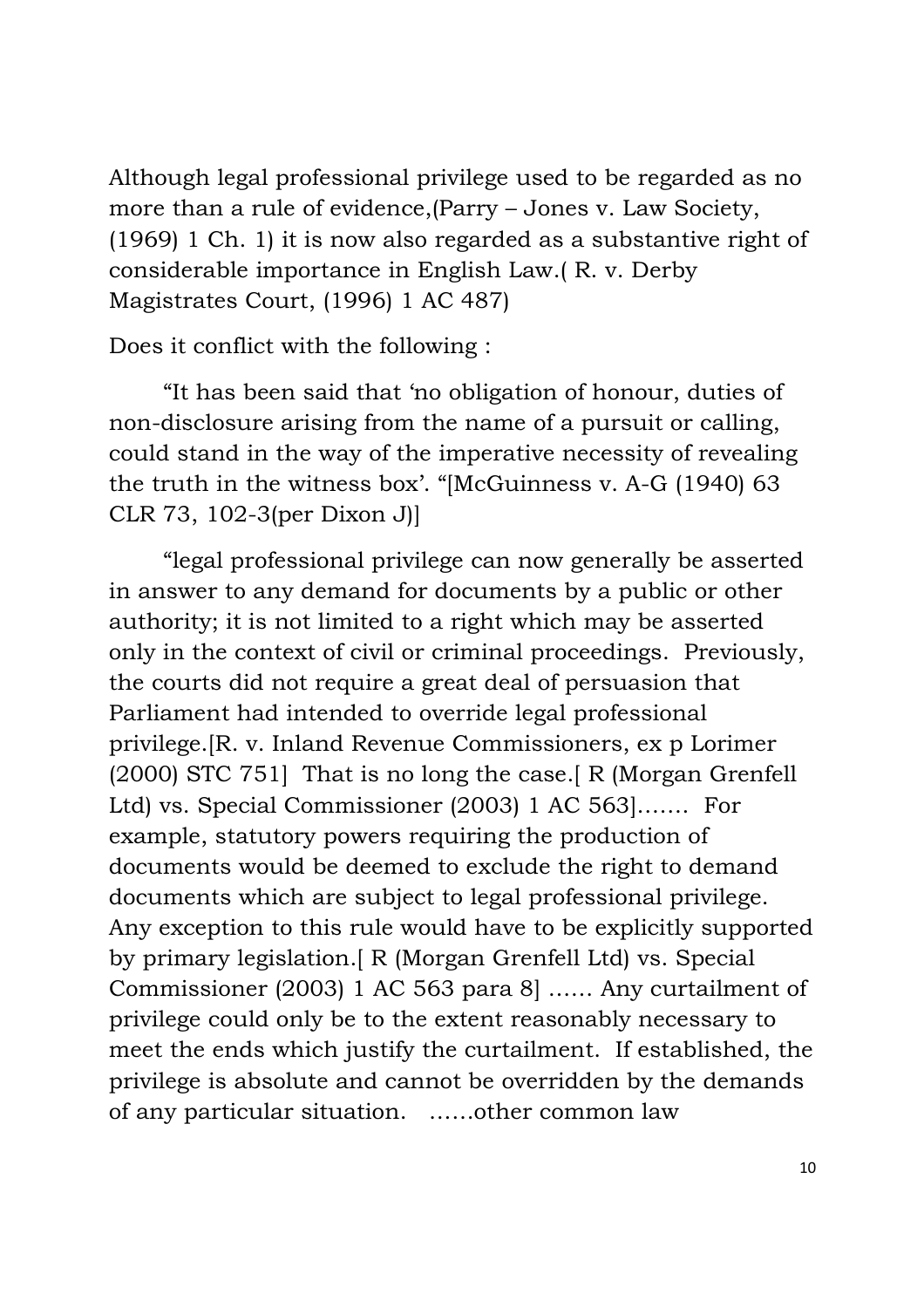jurisdictions, which share the same common law origins as England, have similar, although not identical approaches to legal professional privilege. But legal professional privilege is also recognized by the jurisprudence of both the European Court of Justice and European Court of Human Rights, which have very different intellectual and procedural roots to English law. [R (Morgan Grenfell Ltd) vs. Special Commissioner (2003) 1 AC 563 para 7]

# **Legal advice privilege And Litigation privilege**

 In England client's communication with the lawyer will attract protection under Article 8 of the European Convention v. United Kingdom (2001) E. Lt. RR 627.

See AIR 1961 AP 105 & AIR 1966 Mad 344

 The privilege will extend to all confidential information obtained during the period of retainer-ship.

 Uncertainty as to the nature and scope of action for breach of confidence : Professor Gareth Jones:

"A cursory study of the cases, where the plaintiff's confidence has been breached, reveals great conceptual confusion. Property, contract, bailment, trust, fiduciary relationship, good faith, unjust enrichment, have all been claimed, at one time or another, as the basis of judicial intervention. Indeed some judges have indiscriminately intermingled all these concepts. The result is that the answer to many fundamental question remains speculative." (1970) 86 L.Q.R. 463.

 The jurisprudential basis of a duty of confidence arising from a confidential relationship may be contractual or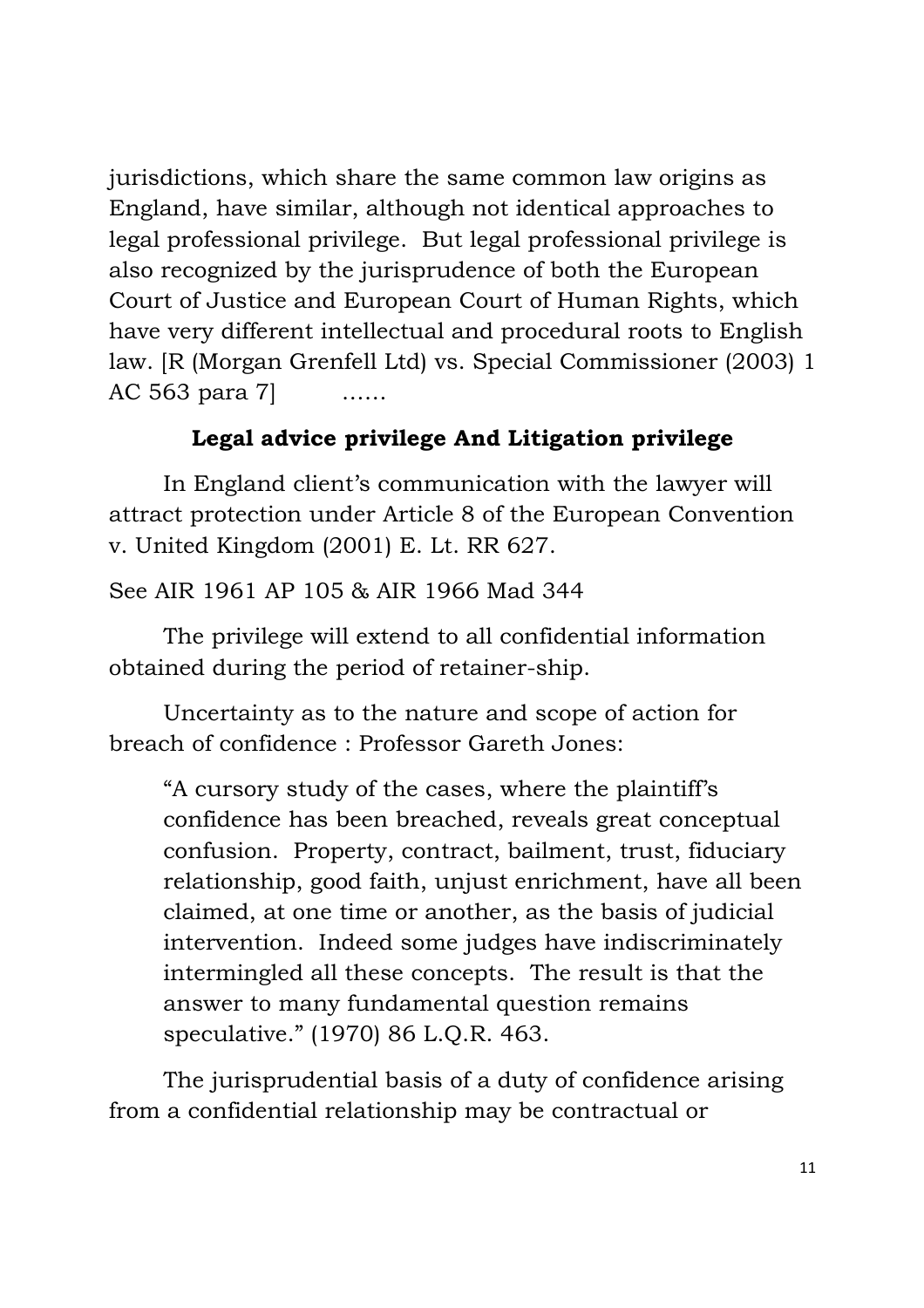equitable (Saltman Engineering v. Campbell – 1948) 65 RPC 203.=(1963) 3 ALL E R 413

In the Spy Catcher case (1990) I AC 109 at 281 mere notice of confidential information protected.

The shift in focus. Campbell v. MGN Ltd [2004]UKHL 22; [2004] 2 A.C. 457, PARA 51.

"The result ….. has been a shift in the centre of gravity of the action for breach of confidence when it is used as a remedy for the unjustified publication of personal information….. Instead of the cause of action being based upon the duty of good faith applicable to confidential personal information and trade secrets alike, it focuses upon the protection of human autonomy and dignity – the right to control dissemination of information about one's private life and the right to the esteem and respect of other people."

Whether information is property?

Fraser v. Evans (1969) 1 QB 349

"The jurisdiction is based not so much property or on contract as on the duty to be of good faith. No person is permitted to divulge to the world information which he has received in confidence, unless he has just cause or excuse for doing so"

"…….that equity intervenes to preserve the confidentiality of information not because information is susceptible of a *proprietary* claim but because its use in the hands of the defendant is unconscionable." [*Israel Law Review (1989) 23(4) 407*]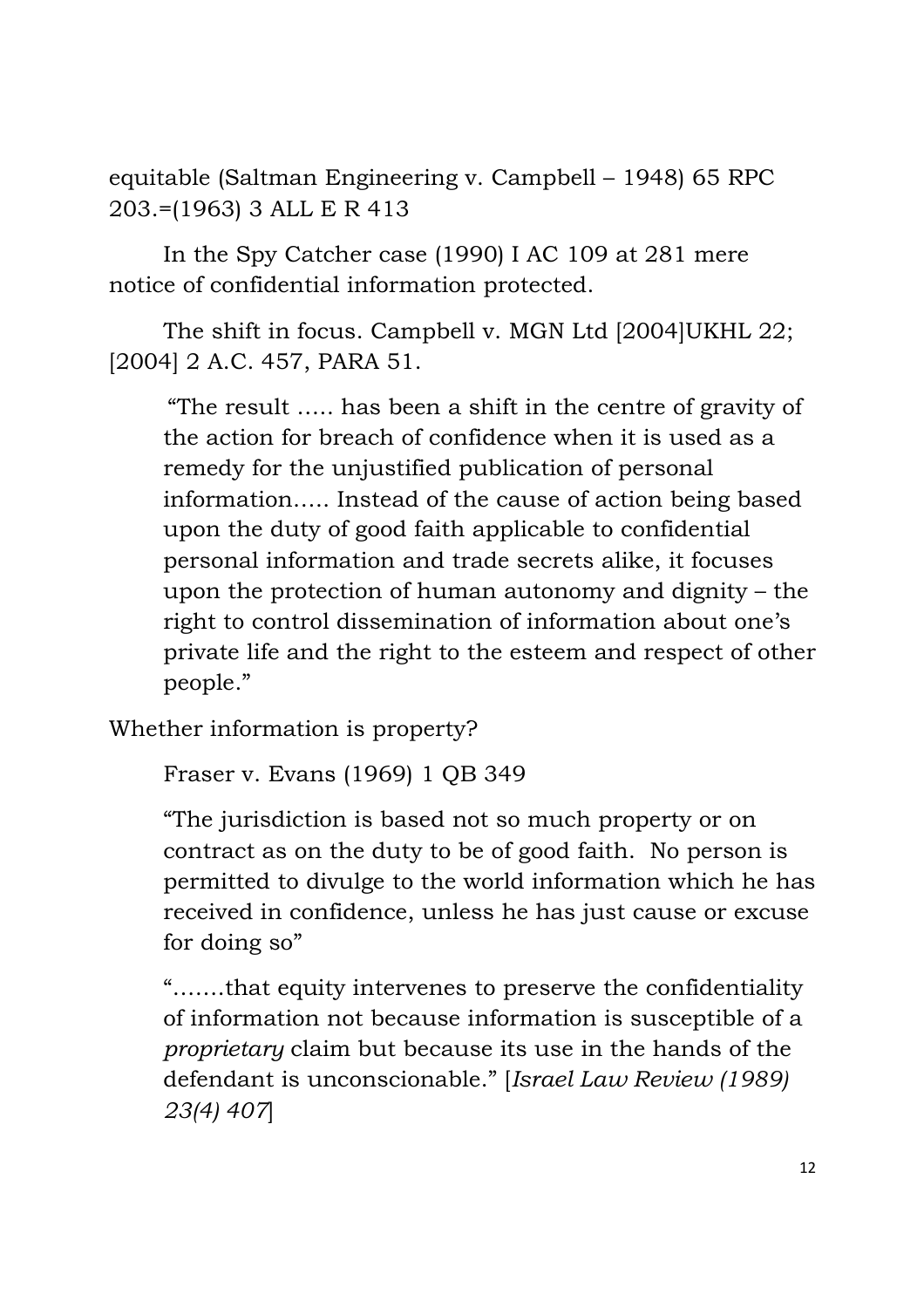The lawyers duty of confidentiality survives the end of his retainer-

"In such a case it is not sufficient to say that the cause is at an end; the mouth of such a person is shut for ever"[1999] 2 A.C. 222.

Communication in furtherance of a Criminal purpose does not come into the ordinary scope of professional employment and the protection of such communication cannot possibly be otherwise than injurious to the interests of justice.[ R. v. Cox and Railton (1884) 14 QBD 153 at 167.

The privilege cannot apply if the law is consulted to cover up or stifle a fraud. Finers v. Miro – (1991) 1 WLR 35.

Disclosure required by law. Parey Jones v. Law Society (1969) 1 Ch. 1 at 9.

Privilege can be overridden by statute, R (Morgan Grenfell Ltd) vs. Special Commissioner (2003) 1 AC 563 para 7., but intention must be expressly stated.

 Failure on the part of the client to claim privilege, does not make a difference.

Mandesan v. State of Kerala (1885) Cr.L.J. 61;

Deposition by Advocate

 AIR 1950 Mad. 537; AIR 1954 Mad 741; AIR 1970 Mys. 341.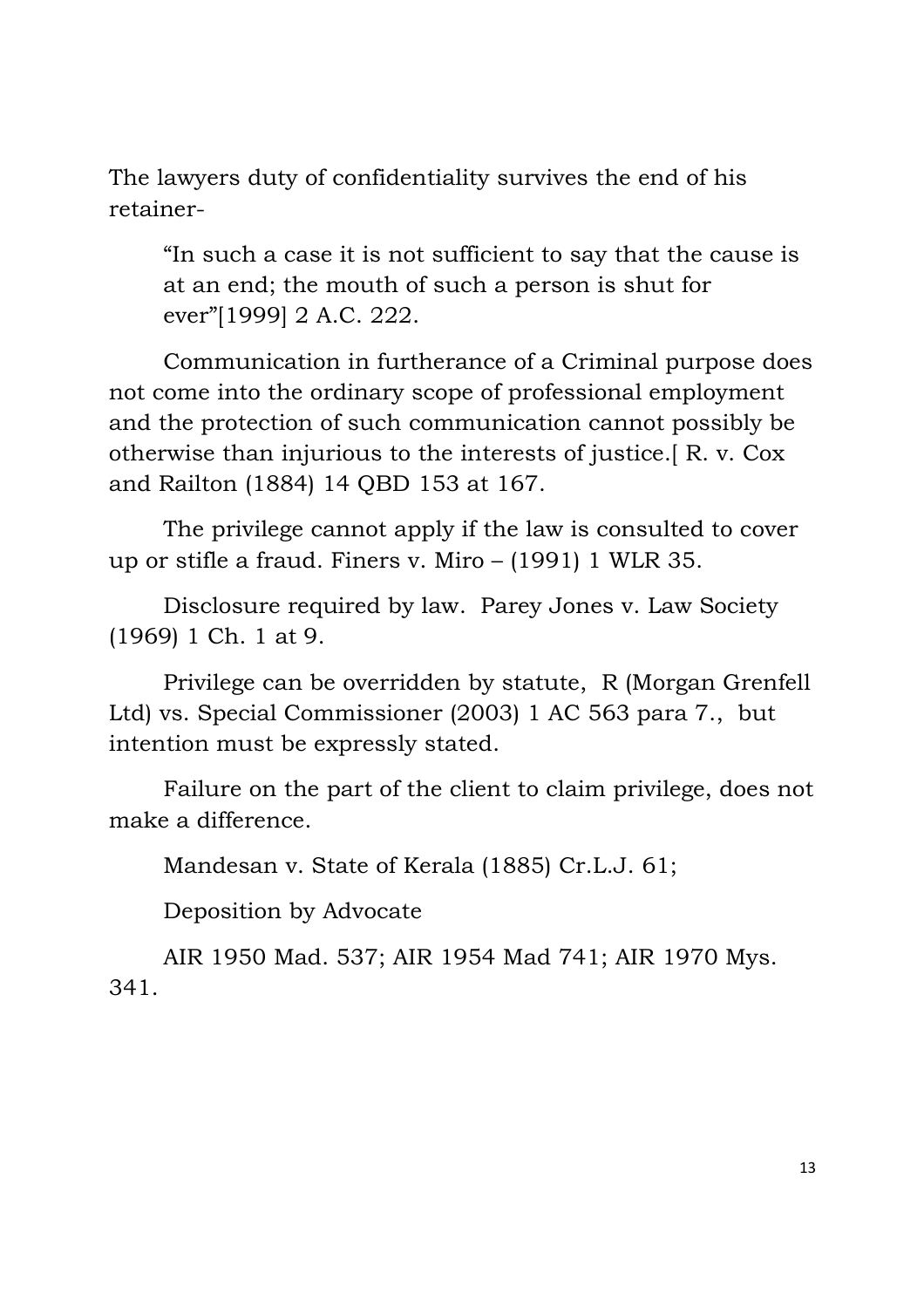### **Appendex-II**

### **Conference on**

## **"Ethics and Professional Responsibility in the Indian Legal Profession"**

# **organized by O.P. Jindal Global University at India Habitat Centre, New Delhi**

## **on 31st October – 1st November, 2015**

### **LAWYER ADVERTISING VERSUS IMPROPER SOLICITATION**

*(R. Venkataramani, Senior Advocate, Supreme Court of India)* 

 Fear is a primordial human instinct. Equally so is the will to be an adventurer. Adventurers have always made history. The little blemishes of their character are eclipsed by the new vistas opened by adventurers. All societal attempts at regulations arise out of the fear instinct of something unmanageable letting itself loose upon people. A bleak or a cynical view of human nature is part of this. The whole enterprise of law and punishment is a curious mixture of these instincts and the great hope that regulations and punishments bring about justice.

 Regulation is always seen as a fertile tool, to deal with both adventures and misadventures. We always debate about the pitfalls of regulations versus advantages of well-meaning regulations; the dragging effects of regulations on human freedom, creativity and the great virtues of contributions to the public good by being free. When somebody opines that freedom of speech and expression,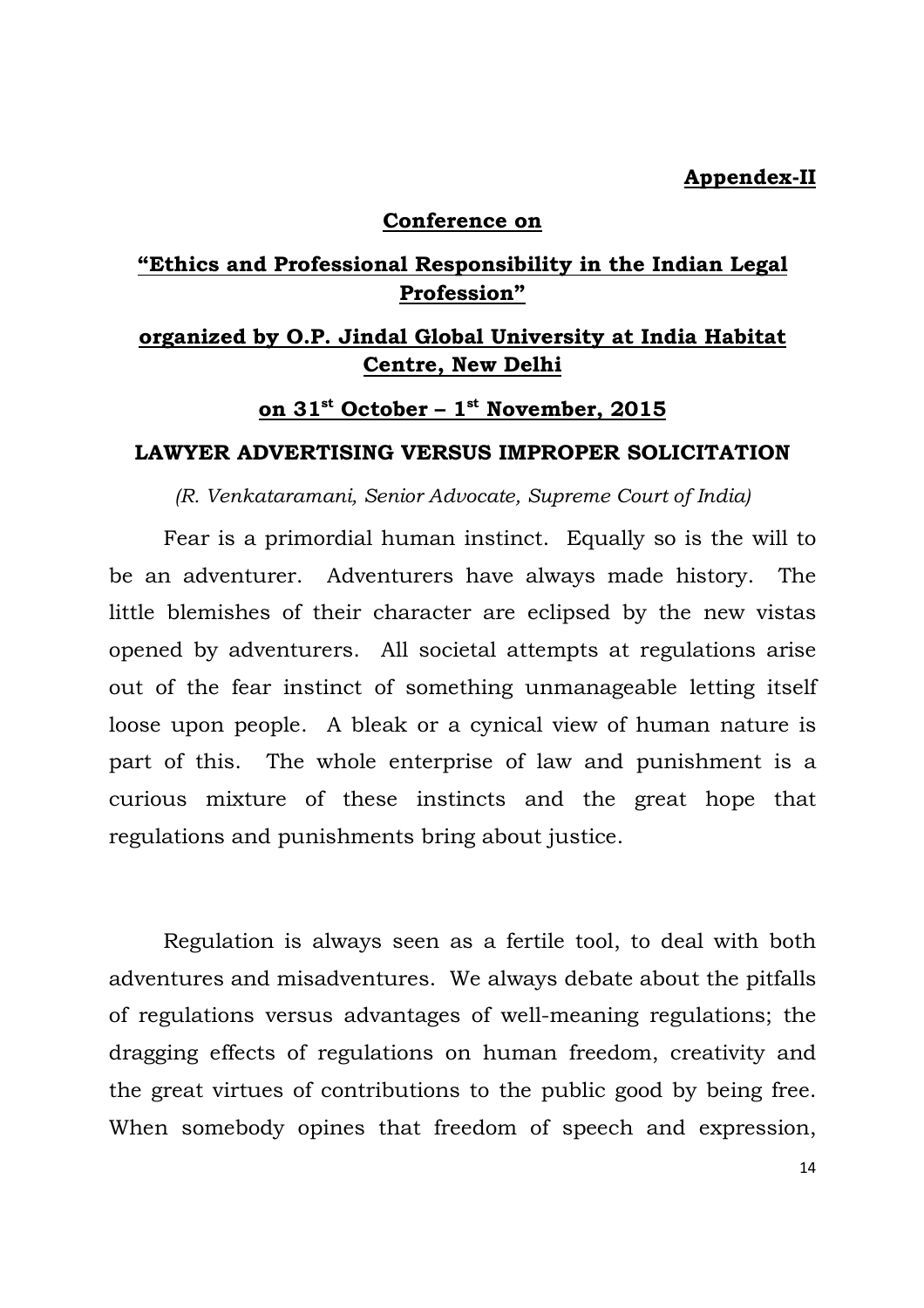namely, that commercial speech does not include or comprehend the ability of the legal profession to advertise itself, we are indeed engaging in a certain mode of looking at the issue of regulations.

 Two important statements made in the context of American Lawyers can be a good starting point:-

- (i) "The long and arduous task of constructing a profession has been filled with setbacks and reversals. This history helps explain why American lawyers are still struggling to reconcile the tension between their search for professional identity and their pursuit of economic success. It illuminates their deep-seated and enduring status anxiety: the soul-searching visible in the constant writing and rewriting of ethical rules, the acerbic selfcriticism by some of their own most prominent members (such as Warren Burger, former Chief Justice of the U.S. Supreme Court, and Derek Bok, President of Harvard University and former Dean of Harvard Law School), and repeated (if fruitless) efforts by professional associations to improve their public image. American lawyers appear deeply insecure about their entitlement to the extraordinary wealth and power they enjoy today."
- (ii) "Contrasting the situation of the American legal profession during its formative years in the last third of the nineteenth century with its present circumstances a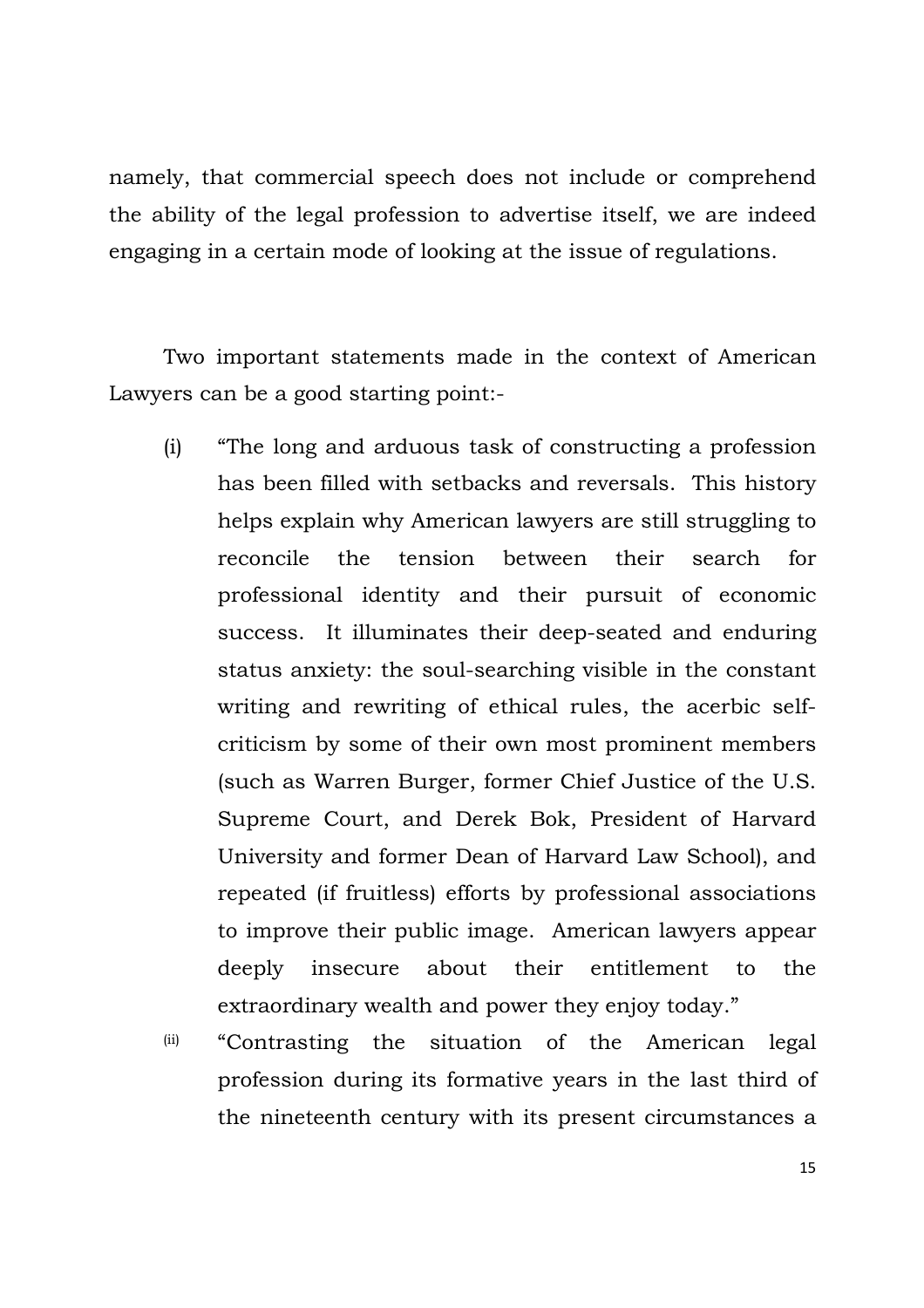hundred years later can give us some appreciation of the incredible distance the profession has traveled, its continuing dilemmas, barriers to entry, ……. rates of growth, the composition of the profession, ……. restrictions on competition, self-regulation, structures of practice, ……. stratification and other internal divisions."<sup>2</sup>

The assumed nobility of the profession do not necessarily demand manufacture of reasons either from history or from certain general universal principles which are part of the whole enterprise of law and justice. We need not have to be apologetic about the nobility of the profession nor unduly deny or negate it. Tireless repetition of statements eulogizing the nobility of legal profession need not necessarily mean that the noble and regardful elements of the legal profession are mere clichés.

The debate on the changing nature of legal profession and the innumerable facets of legal education and societal demands are not however answered by simplistic reiteration of the noble dimension of the profession. Sir Alladi Krishnaswamy Iyer, a great name of the Madras Bar said in the 1940s, "The days when lawyers could content themselves with working at their own cases and earning money are over, and the lawyer of today should – if he would take his place in society and not become a back number, enlarge his mental outlook and realize his duties to society – equip himself of

<sup>&</sup>lt;sup>2</sup> Richard L. Abel : American Lawyers, Oxford, 1991.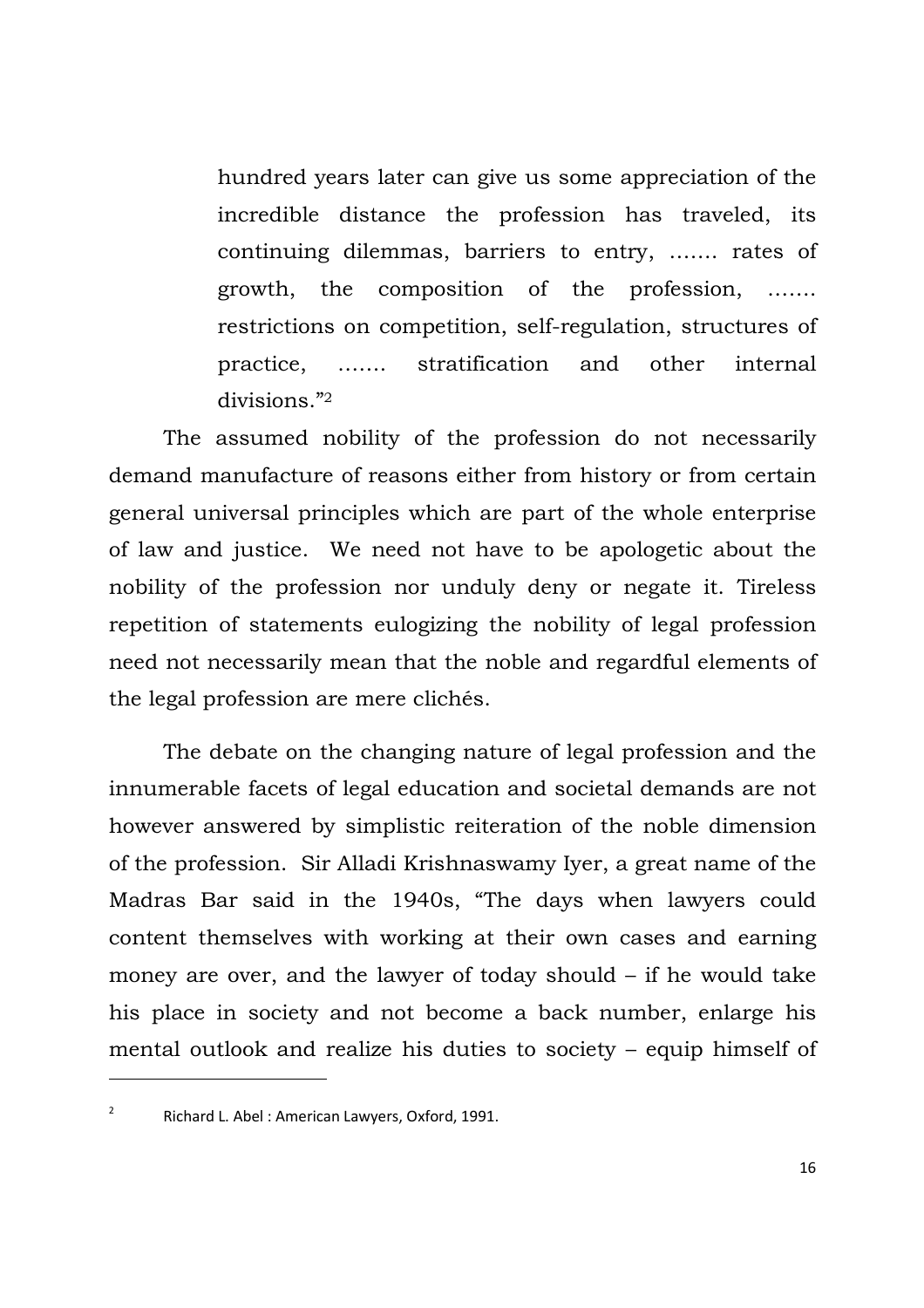the purpose and make his contribution to the social and economic welfare of society."

Sir Morris Gwyer writing in 1944 his foreword to 'Lecture on Professional Conduct and Advocacy' by K.V. Krishnaswami Aiyar said, "I have heard Indian friends of my own, themselves distinguished lawyers, deplore in no uncertain terms this lowering of standards; and it seems clear that one cause of it at least is the great overcrowding of the profession and the struggle for existence among its less fortunate members, since the weaker brethren are thereby exposed to temptations which they are not always able to resist. This is a matter which affects the public as well as the profession itself: for any diminution in the respect felt for lawyers as a whole must affect prejudicially the whole administration of justice."

We need to look these statements and observations not in the abstract, unmindful of the emerging roles of law and lawyering in free, open and democratic societies. Any debate on advertising by members of the legal profession cannot therefore revolve within perspectives or notions based on mere traditions and the past.

The debate on advertising will not be complete by merely discussing as to what is right or wrong in advertising. Perhaps the very use of the word advertising is inappropriate having regard to significant changes in the nature of legal education, legal demands, constitutional governance, democracy etc.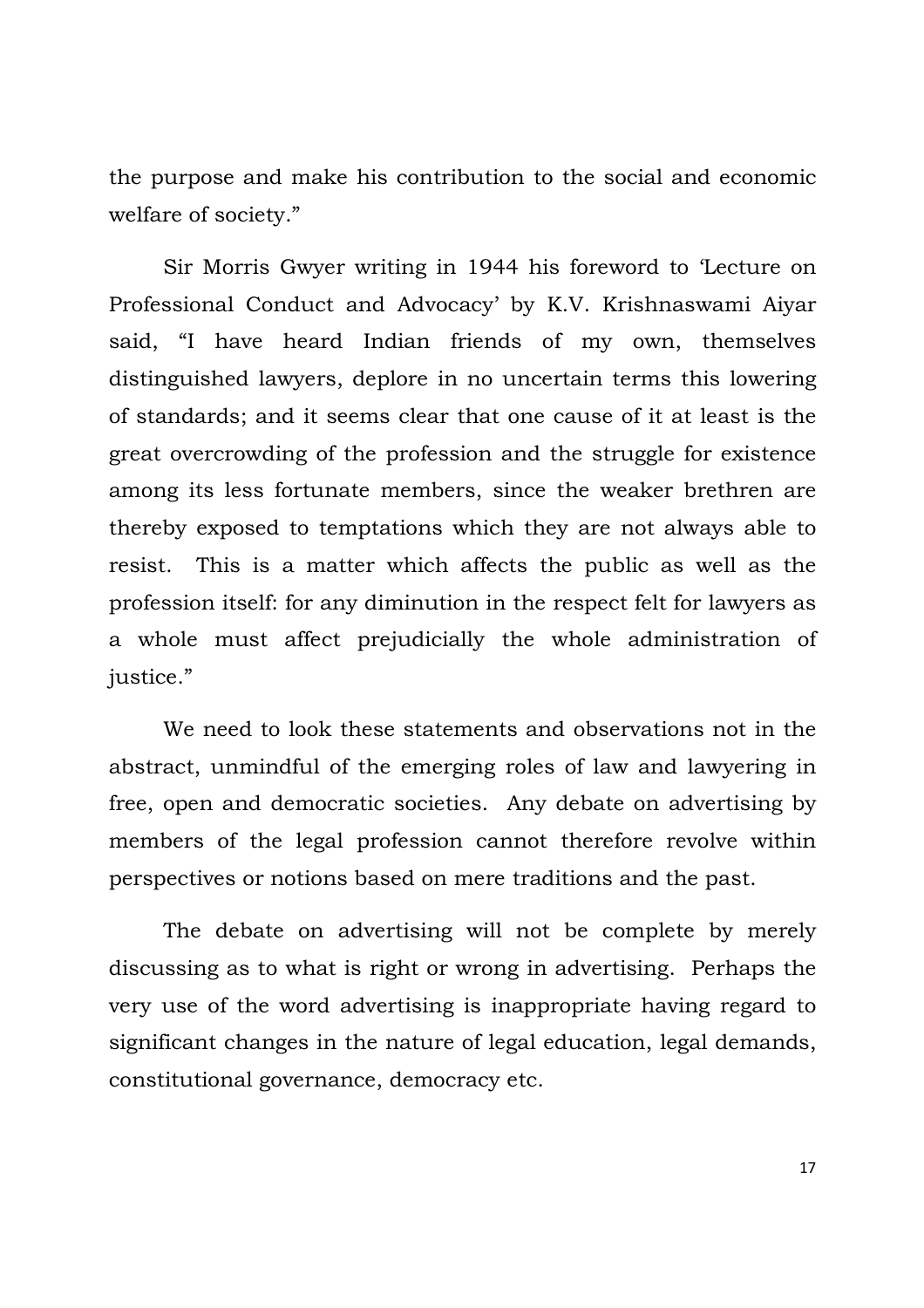The Legal Services Authorities Act, obliges the State to provide strategic legal services.Who will volunteer to provide these services to the poorer sections of the community? Those with visions of an egalitarian social order, and commitments to equality and good governance, may like to use law in furtherance of these goals. Articulation of balancing principles and strategies within an open and free society, to realize such goals, - freedom and equality – means service through law. Will volunteering to provide such services amount to advertising?

Legal education is no longer and thankfully so confined merely to consideration and resolutions of private law disputes. A wide range of human conduct and activity, in the production of economic wealth, welfare and other services are driven by science and technology. The activities relating to patenting or international customs, mining, exploitation of natural resources, pharmaceutical industry and healthcare, advances in information technology and communication, all revolve around science and technology. Questions as to economic or other resource investments are answered better by an informed mind, informed in law, science, technology, public interest and social concerns in the context of environment etc. Legal education has rightly begun to expand into all these areas. Of what uses and relevance, would such legal education be, if the ultimate consumer is not able to make choices regarding the best and competent advisors. What sensible and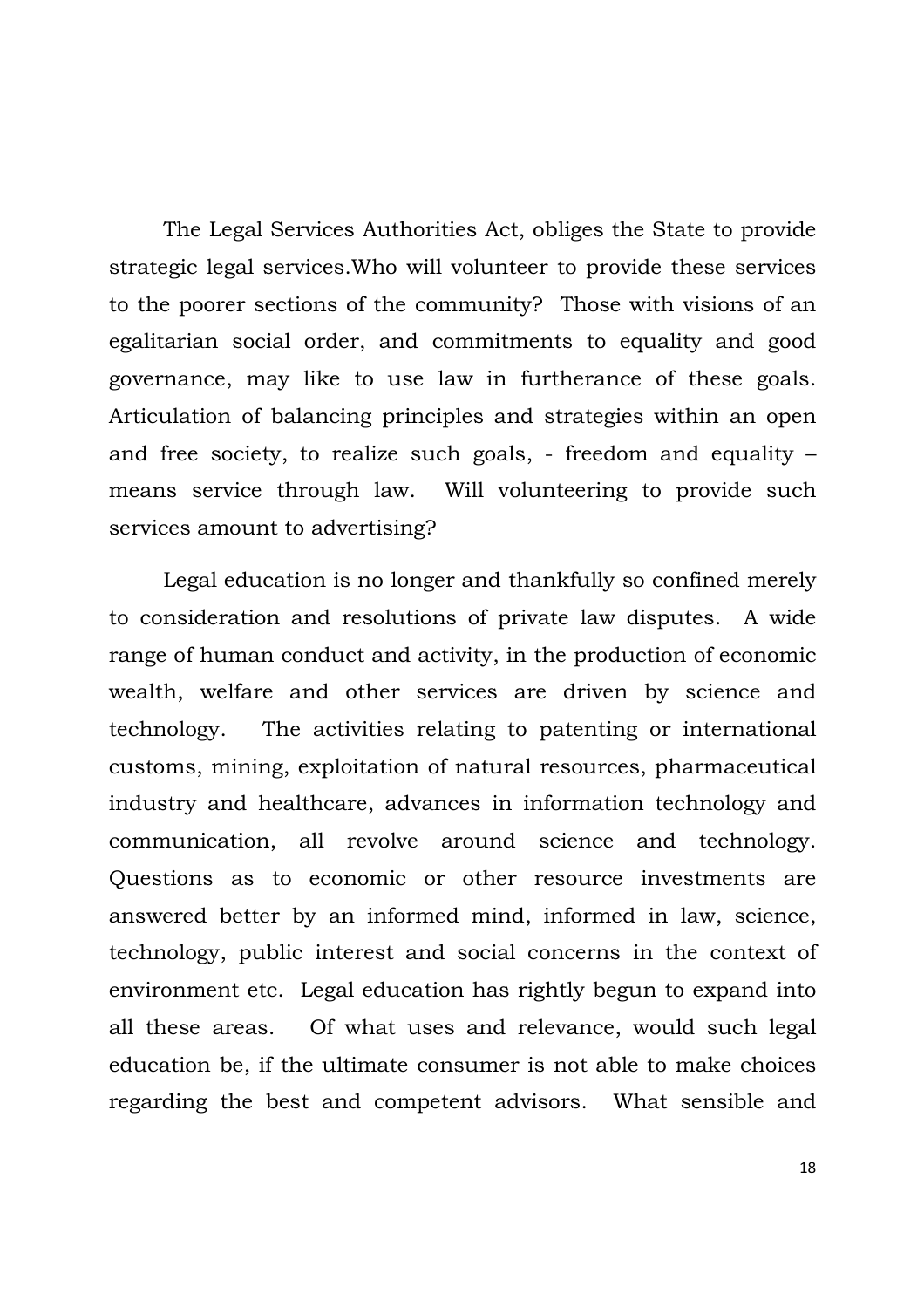agreeable method of lawyer acquaintance would ensure freedom of consumer choice while frowning at debasement of the nature of such services by unruly client seeking, client advancement and client exploitation?

At such times when lawyer in court, was the symbol of advancement and administration of justice, it made sense to ensure that the unwary consumer of justice is not bewildered by lawyers standing up with placards about themselves. Obviously excessive and unhealthy statements about one's own competence and relevance would have made no sense of the role of lawyers in the administration of justice.

See how one reacts to lawyer advertising<sup>3</sup>:

"The strong language many plaintiffs' lawyers use to criticize those using aggressive techniques is meant to label them as miscreants or outsiders to be shunned." ... …. …. …. …. "I don't seem them' I don't interact with them; I don't touch them; I don't fool with them…… I know some of them send us cases [refer cases with the expectation of a feel when I don't know they're aggressive advertisers . . . . . if I find out, I send the case back. I just . . . . .there's something about that I find repulsive."

"Trying desperately to find ways of staying in business without resorting to advertising or other forms of direct solicitation for

Lawyers in Practice, edited by Leslie C. Levin & Lynn Nather, The University of Chicago Press, 2012.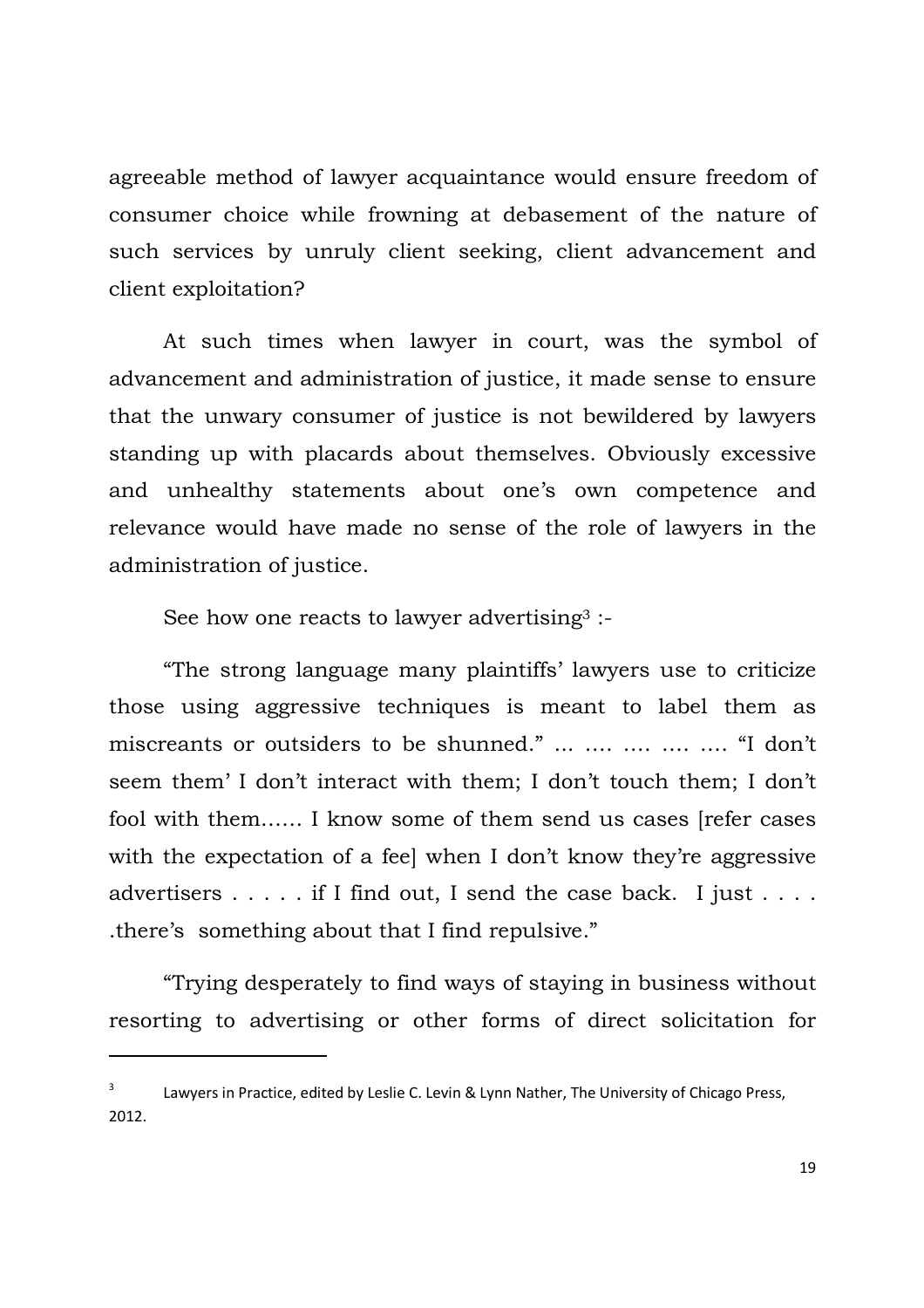clients, the East Texas lawyer above has depleted his retirement savings to keep his practice afloat. Nonetheless, he cannot bring himself to advertise. He finds it, especially television, abhorrent. As he put it : A guy come home from work, gets his beer, sits in front of the TV and hears this lawyer, this smarmy looking lawyers telling him, "if you get hurt, I'll make you rich." . . . . And I know how I personally respond to lawyer advertising in a very negative way . . . . you know, when somebody looks at that, the average person, they see graft. They see fraud. They see corruption."

Dean Roscoe Pound defined professionalism – "…defined professionalism as "a group of men pursuing a learned art as a common calling in the spirit of public service."

This concern about the public service dimension, deepened after the US Supreme Court decision in Bates v. State Bar of Arizona, in 1977. The Bates judgment struck down long standing ban on lawyers advertising and as one commentator pointed– "In the blink of eye, lawyers has a right to advertising, a right that has suppressed for several years."4 One can also not close one's eye to the competition between the elite and fortunate classes who used to monopolize the profession and the entry of less fortunate sections in the legal profession. Perhaps it is not possible to declare that the issue of advertisement was a pure ethical issue and therefore

Hornby, William, 2005. "Clashes of Class and Cash : Battles from the 150 Years War to Govern Client Development." *Arizona State Law Journal 37:255-305.*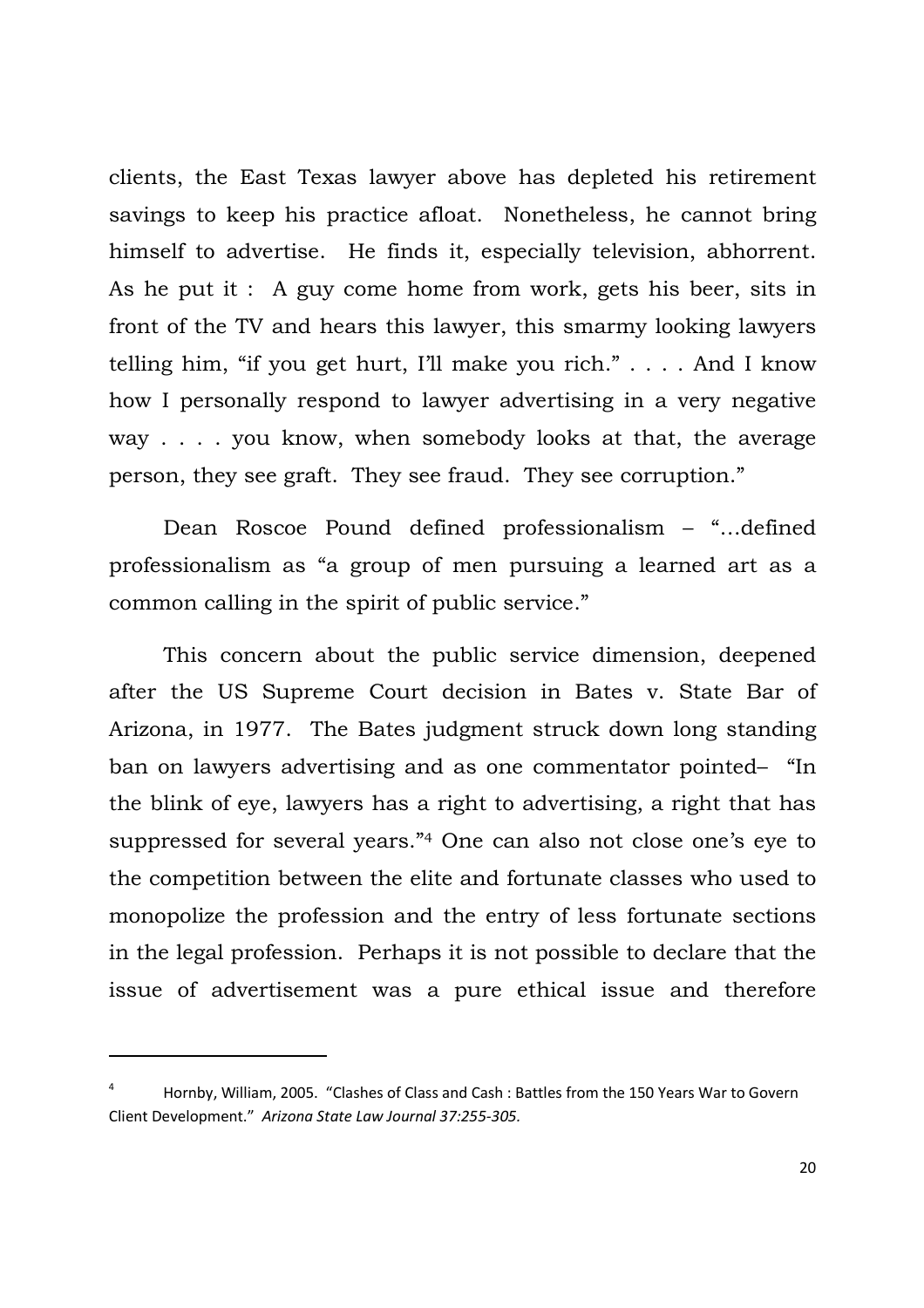deserves to be so treated regardless of any changes whatsoever in the nature of demand and supply of legal services.

By contrast, the clash between professionalism, public services and economic interest, is sought to be reconciled. For instance, by the statement of objectives of a very respected Texas Law Firm:-

"First, to earn a good living for its members and staff;

Second, to make that living representing unions and working people, if possible; and

Third, to use those resources, produced above the need to serve the first two objectives, in advancing liberal political processes in government and society. (Mullinax 1986, 1)"

We need not have to call lawyer advertising as an 'either', 'or' debate. The challenge before the legal profession however, is to redefine to frontiers of objective and healthy information being made available to the benefit of consumers of justice at appropriate levels and at the same time ensuring that this information provision process does not degenerate into ambulance chasing and media advertising.

We can profitably look at the following information<sup>5</sup>:

 $5$  American Lawyers, supra.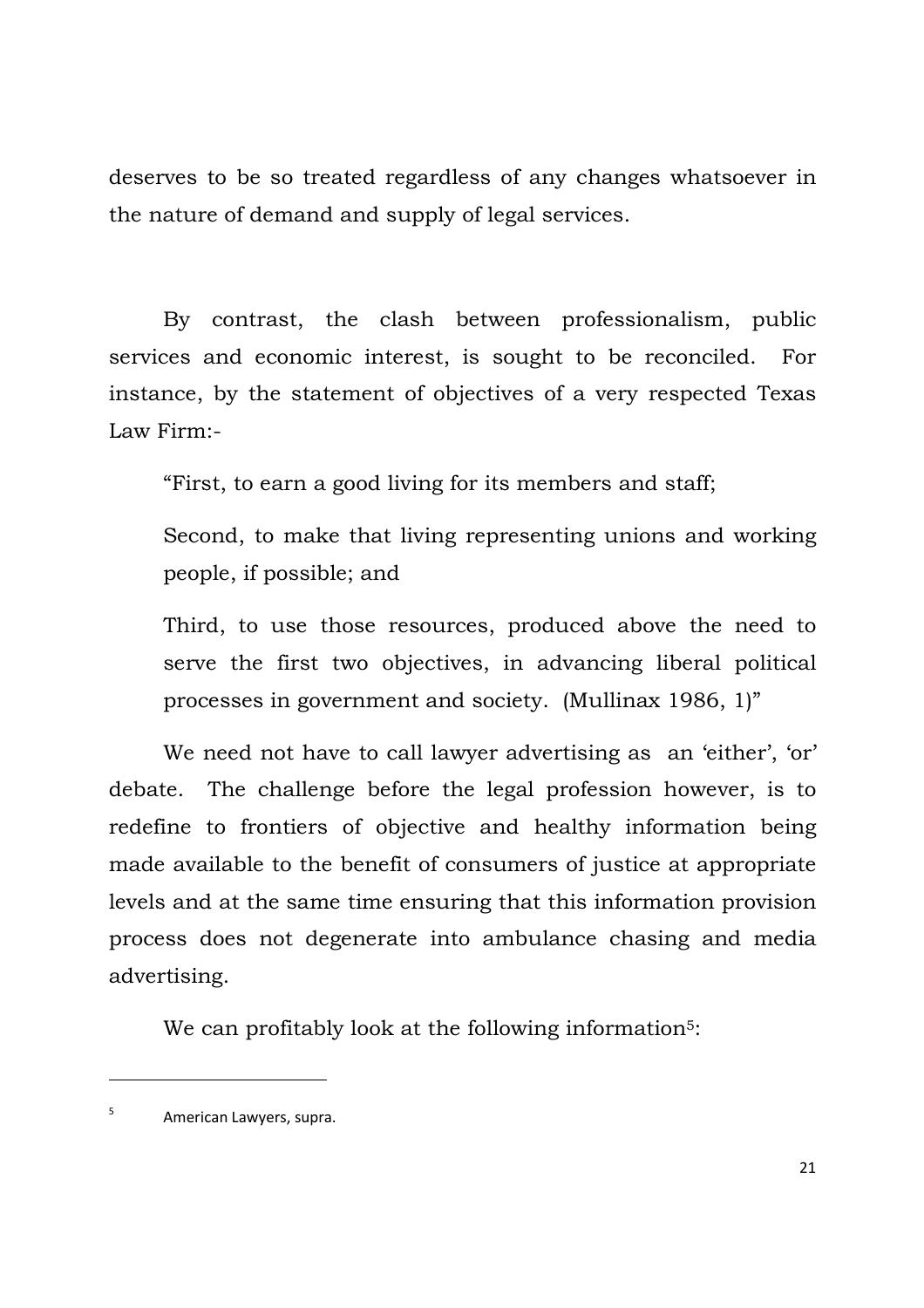"Lawyers initially were not much more enthusiastic about individual advertising. Two years after the Supreme Court decision only 3 percent engaged in any; after four years, national expenditures were just \$6 million. Yet by 1983 about one lawyer in seven was advertising. ABA surveys found that the proportion had risen to 24 percent by 1986. A 1982 study of Wyoming lawyers found that 29 percent advertised. The 20 largest television advertisers increased their budget from \$81,000 in 1977 to \$38.3 million in 1985 and spent \$21.8 million in the first half of 1986, but just two legal clinics accounted for a fifth of the 1984 total."

"……Even larger firms are turning to advertising. Forty of them now employ non-lawyers in-house marketing directors, and many others hire public relations firms to produce brochures and newsletters. A 250-lawyer Pittsburgh firm has aggressively promoted its Techlex Group to high-tech clients. And an international trade firm in Chicago has persuaded the state to publish and distributed its guide to doing business in Illinois, which has been translated into Chinese and Japanese. Personal injury lawyers have taken the next step, cooperating with unions in offering free medical tests to those exposed to asbestos, who may have claims against manufacturers and employers."

"The use of firm websites by Texas Plaintiffs' lawyers has continued to grow since the time of that survey. Of the 196 respondents who did not have a firm website in 2006, 181 were still in private practice in Texas in April 2011. Internet searches and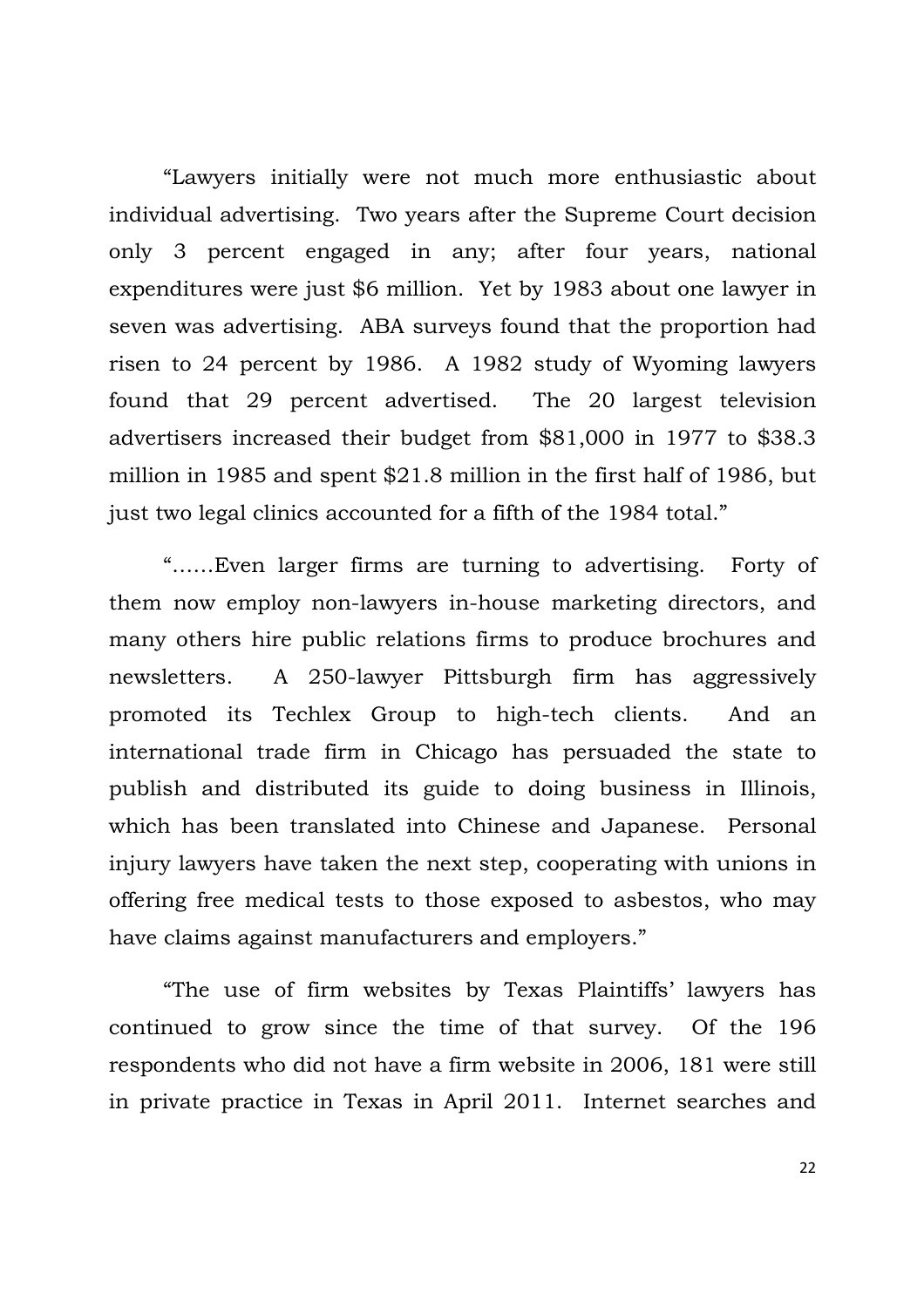State Bar of Texas information show that over half (96) of those lawyers did have a firm website in April 2011. Thus, in just five years, advertising by firm websites increased from 57% to 78% by the original 460 respondents to the 2006 survey."<sup>6</sup>

That there exist a system of touting and agency in the field of accidental compensation claims and to some extent in consumer or real estate litigation cannot be denied. Insurance companies, police personnel, and other resourceful people merely act as agents despite several well-meaning efforts undertaken in the field of accidental compensation claims to prevent exploitation. These areas where lawyers virtually procure clientele or client development through exploitative means are undoubtedly areas of concern and regulation. What is involved there is not advertising, as we understand and see in some countries abroad, notably the U.S.A.

Because we thought advertisement was bad, soliciting clients became inappropriate. That again was always and in the context of litigation lawyering. If advertisement is bad, so equally soliciting is and there is no further question of improper soliciting. It is absurd to talk about soliciting as against improper soliciting. All forms and all means used for client development only with a view to promote the economic interests of the lawyer, or the law firm, can receive no approbation. The word soliciting has greater pejorative content. We must understand all of this, given the wide disparities in the legal profession. Conference organizing is a legal services promotion

<sup>6</sup>Lawyers in Practice, supra.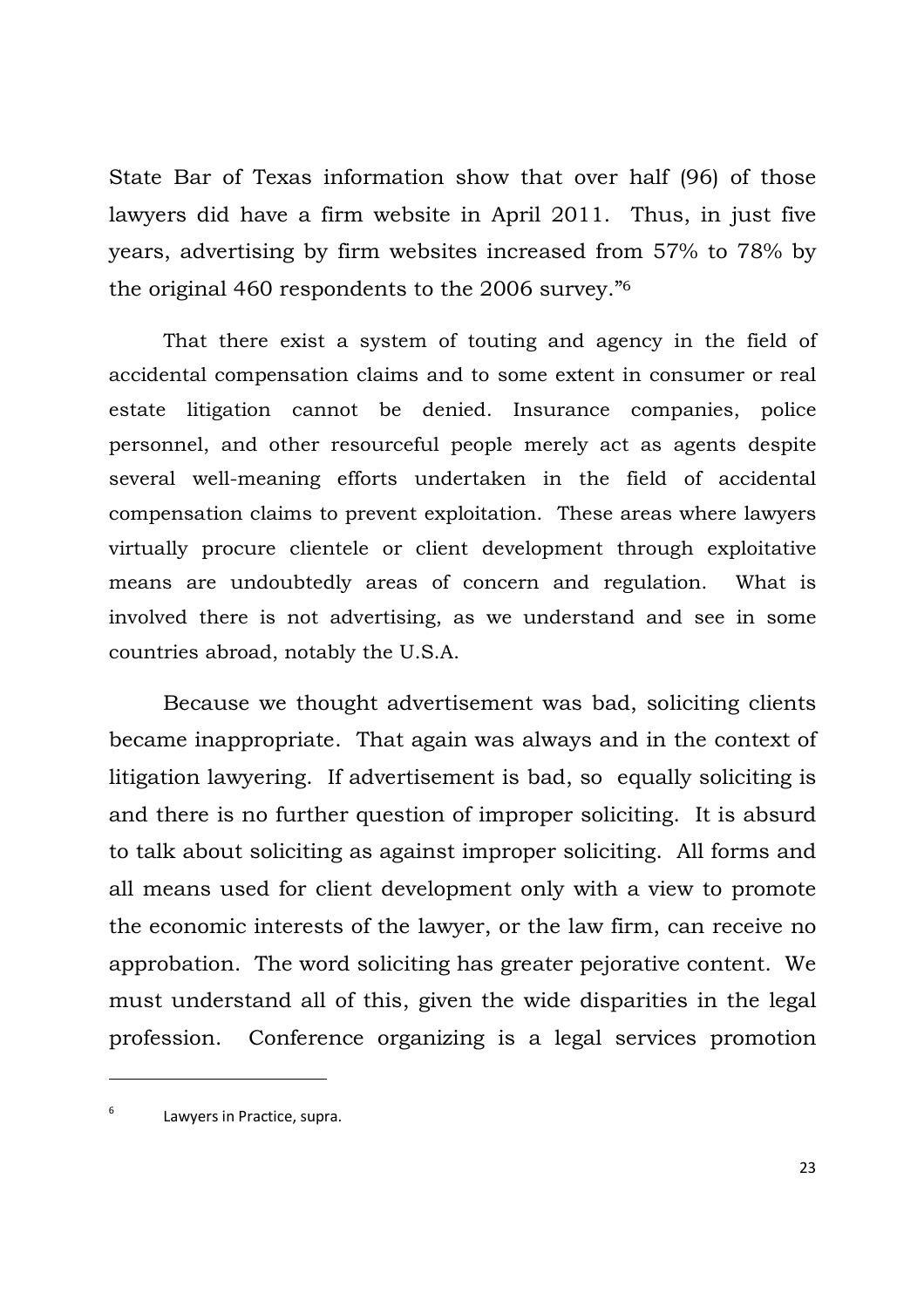project, but desperate search for clientele by hand to mouth bail lawyers is taboo. Who decides to give what meaning to soliciting? We must acknowledge that those who thrive by and create conditions of inequality, also set meanings and measuring rods. Therefore the taboo on advertising deserves radical but responsible rethinking.

However, these general concerns regarding the conduct of a litigation lawyer or even law firms involved in litigation services, need not necessarily be extended to the provision and availability of all other forms of legal services. Problem has arisen because of not opening our eyes to current realities. As was observed earlier, the concept of advertisement of legal services will have to be narrowed down to prohibition or condemning certain excessive indulgences towards client development.

I began with reference to the fear element. It is rightly felt that any small opening can be exploited by unscrupulous elements. Monitoring and supervising ban can become a difficult exercise. We may think of a body such as the Broadcasting Regulatory authority to ensure flexibility but with certainty and clear deterrence. We must also notice the problems before bright young talents entering legal education institutions and who spend valuable qualitative time in acquiring quality legal education. They need to know how to balance the best productive outcome of their knowledge and skills and the social, economic and other public services contribution to be made by such productive involvement of their knowledge and skills. Blanket ban on identity promotion and acquaintance development, will make no sense to them. The scientist and technologist lawyer as well as the egalitarian social order lawyer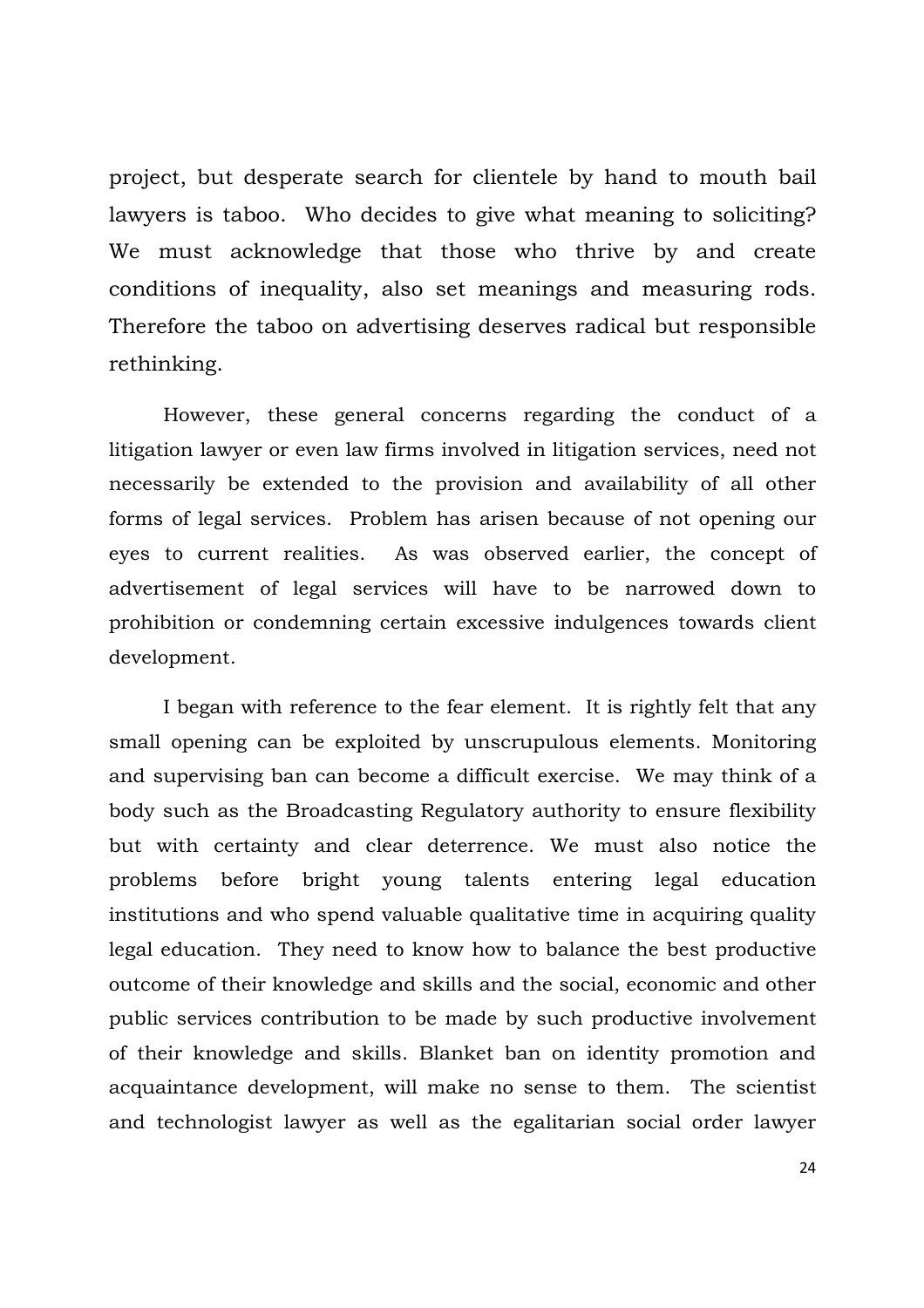need to be known about in an orderly, dignified and respectable manner. We need to develop an indigenous model away from the Bates declaration by the US Supreme Court.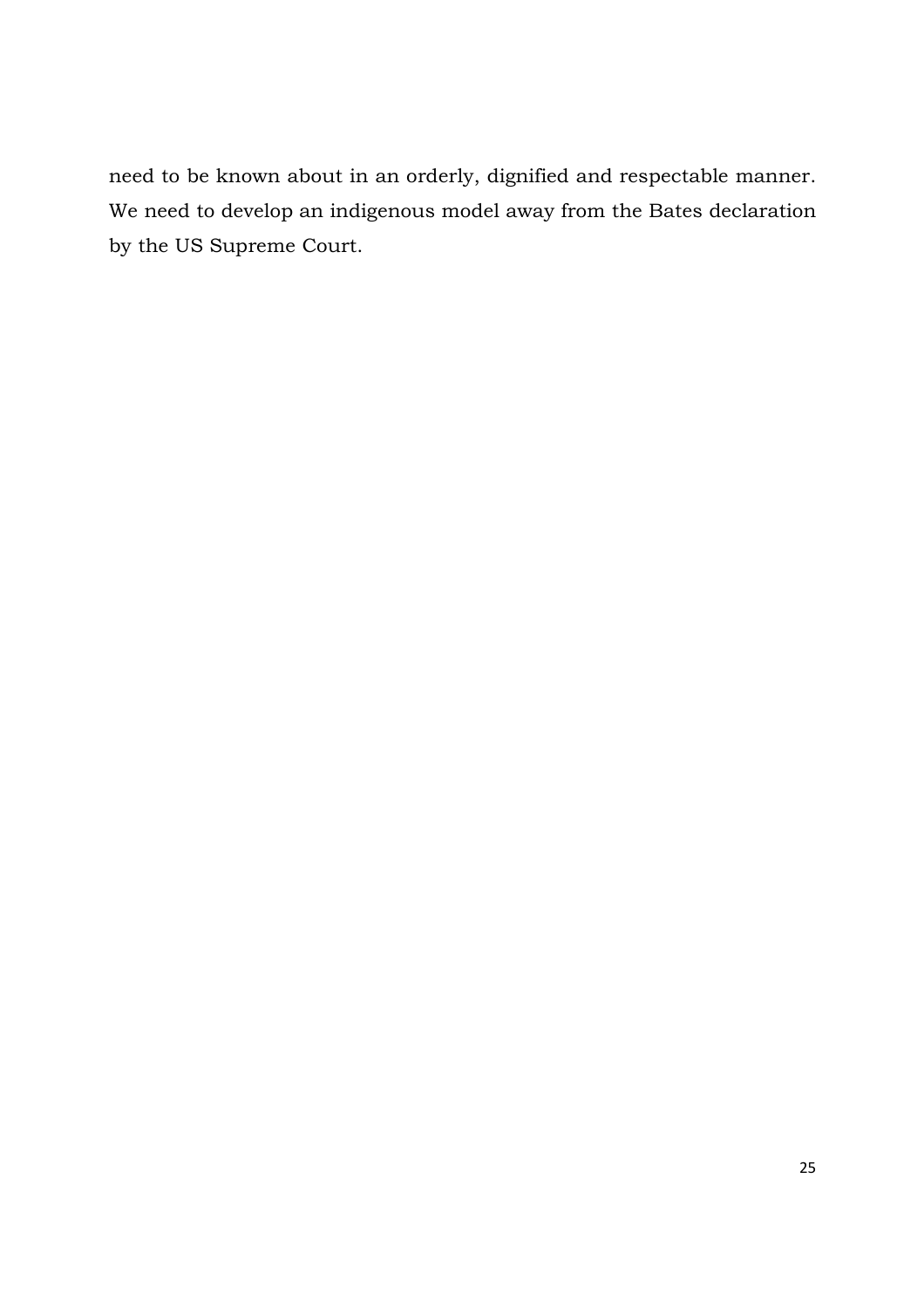#### **Appendix-III**

### **Dimensions of Professional Ethics – Contempt of Court and the Bar-Bench Relationship\***

*(R. Venkatarmani, Senior Advocate, Supreme Court of India)* 

1.The author of a recent Book titled, 'The Lawyer Bubble' says the following in his introduction (which is a voice from USA) :-

 "The unlikely prospect of amassing great wealth wasn't what attracted me to the law. Rather, I saw it as a prestigious profession whose practitioners enjoyed personally satisfying careers in which they provided others with counsel, advice, judgment, and a unique set of skills. Mentors at my first and only law firm taught me to focus on a single result: high-quality work for clients. If I accomplished that goal, everything else would take care of itself.

 Today, the business of law focuses school deans and practitioners in big law firms on something else: maximizing immediate profits for their institutions. That has muddied the profession's mission and, even worse, set it on a course to become yet another object lesson in the perils of short-term thinking. Like the dot-com, real estate, and financial bubbles that preceded it, the lawyer bubble won't end well, either. But now is the time to consider its causes, stop its growth, and take steps that might soften the impact when it bursts."

2. Roughly author of a set of these lectures makes an important observation which call upon our intellect to the constantly alive to the commenting between ethics and morals:-

 "The words 'ethics' and 'morals', once synonymous, began to acquire meanings complementary to each other. 'Ethics' is the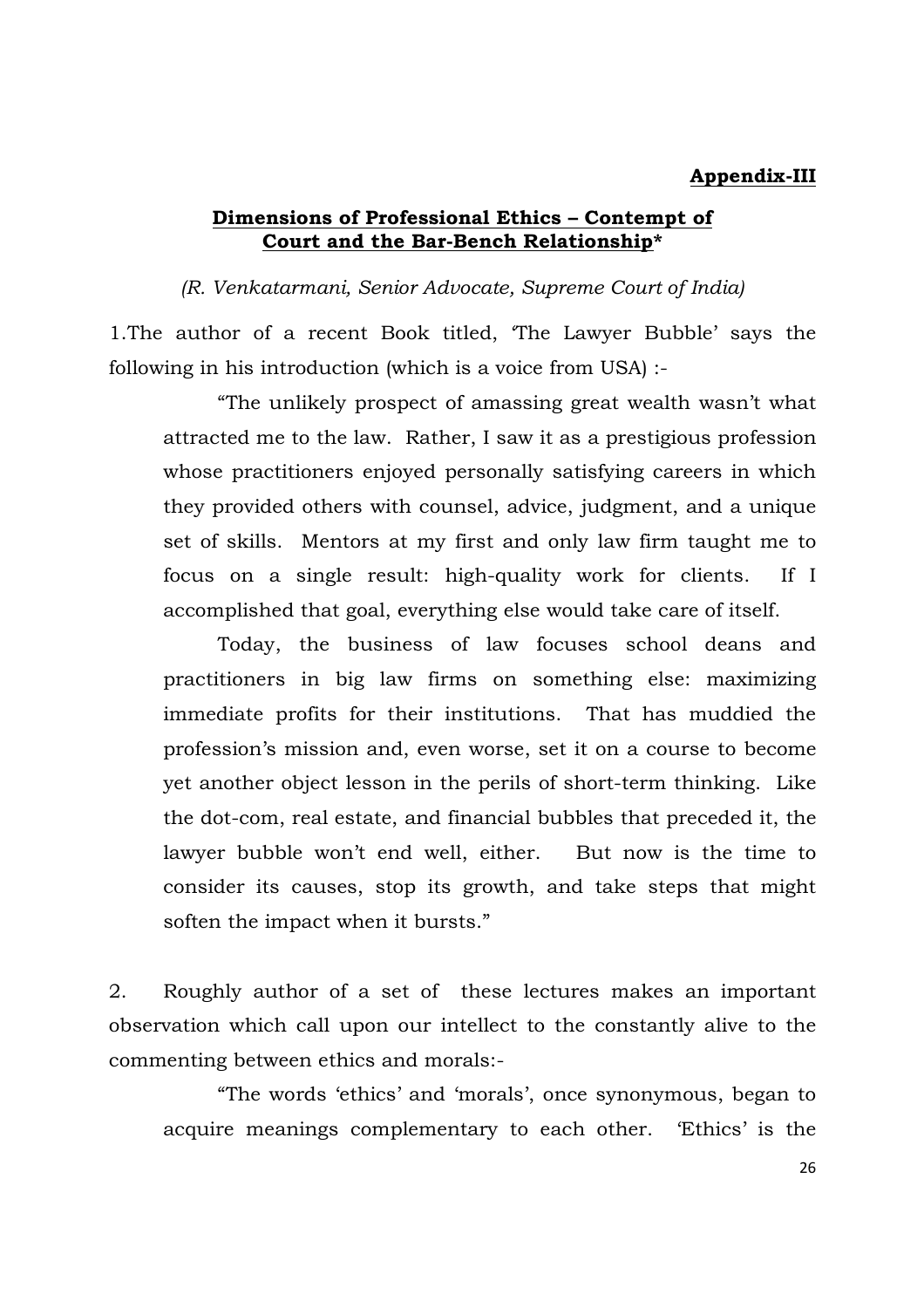science of morals and 'morals' are the practice of ethics. To illustrate: a man's ethics may be sound, but his morals may be bad." "Maurice Gwyer – 1944 Foreword to 2nd edn Professional Conduct and Advocacy – K. Krishnaswami Aiyar]

#### *\*Lecture delivered at Symbiosis Law School, Pune on 14th March, 2017*

3. Drawing on the connection between ethics and morals, the learned advocate quotes for various person in the field of law and justice and more importantly he quotes Sir Walter Scott :-

 "In a profession where unbounded trust is necessarily imposed, there is nothing surprising that fools should neglect it in their stupidity and tricksters abuse it in their knavery. But it is more to the honour of those, and I will vouch for many, who unite integrity with skill and attention and walk honorably upright where there are so many pitfalls and stumbling-blocks for those of a different character. To such men their fellow-citizens may safely entrust the care of protecting their patrimonial rights and their country the more sacred charge of her laws and privileges."

4. I think that it is worthwhile to extract few more brilliant quotes made by the learned advocate:

 "(i) G.W. Warvelle writes: 'Because of the magnitude of the interests placed in the hands of its members, the responsibilities which they assume and the confidence with which they are entrusted, there is demanded of them in the exorcise of their duties, an exemplification of the highest qualities of moral excellence.'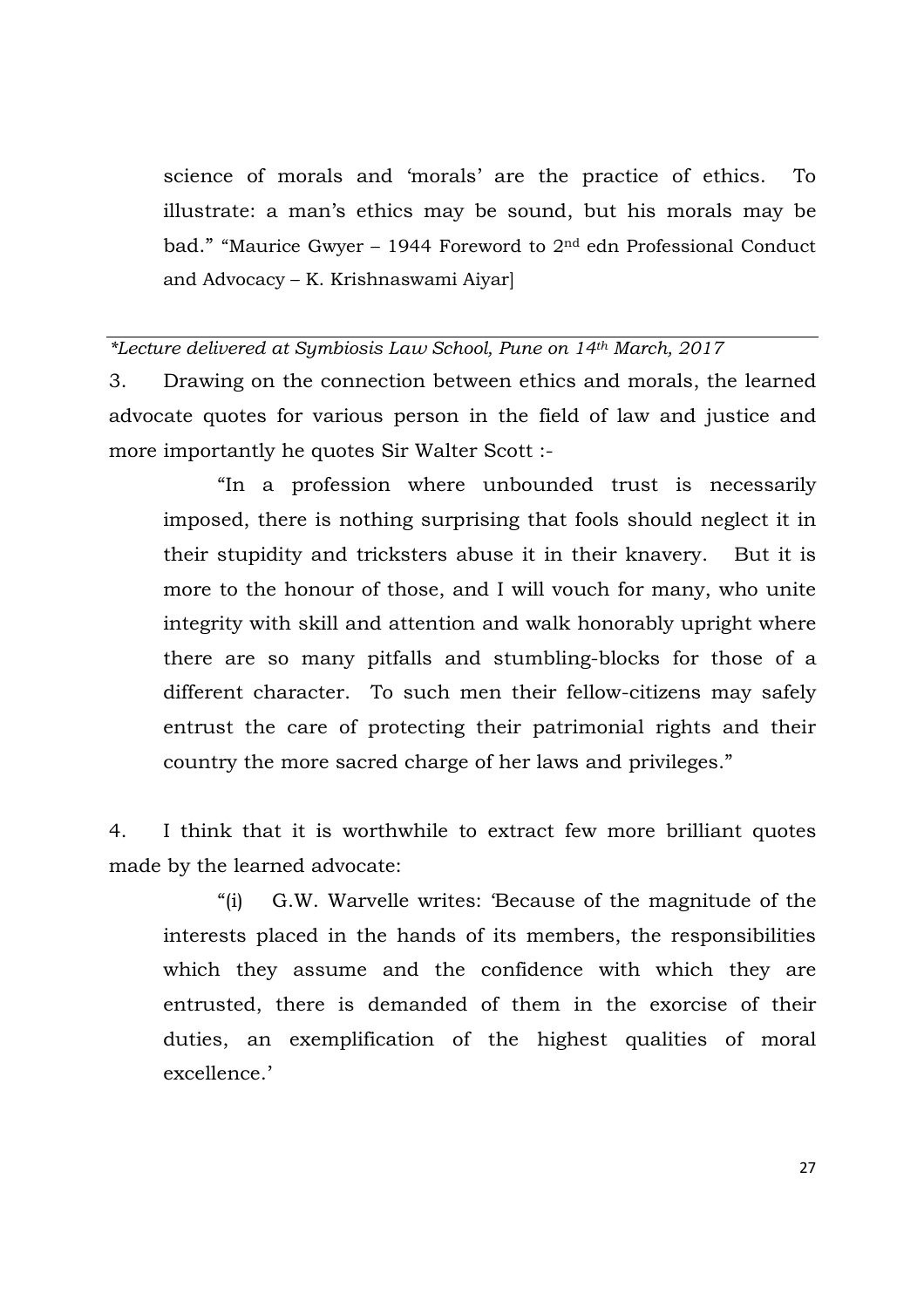(ii) John Stuart Blackie says: 'A man may be as brilliant, as clever, as strong and as broad as you please and with all these, if he is not good, he may be a paltry fellow; and even the sublime which he seeks to reach in his most splendid achievements, is only a brilliant sort of badness.' He quotes the scriptural text, 'One thing is needful', and adds: 'Money is not needful; power is not needful; liberty is not needful; even health is not the on-e thing needful; but character alone – a thoroughly cultivated will – is that which can truly save us.'

5. Ethics is an all encompassing idea and conception. One can go to a religious text or community tradition, ancient epics and even observed convention of behavior to collect our basket of ethics. Why is it not good enough to say that is general conception of ethics is complete and can be conveniently drawn as a reservoir for professional and behavior? Do we still need special set of rules and regulation specific t to legal profession? If so, is it merely a question answered by utilitarian concerns, namely, the most productive outcome for those who seek the assistance of the lawyer? Are these not other aspects of rule of law, action of justice, the idea of a constitution, and the consequent promise that each one of us has given to ourselves to evolve into a community where liberty, autonomy, fairness and all those hold old values, let us say, encompasses in the concept of dharmas? I suppose any inquiry into professional ethic and responsibility will have to necessarily address these questions and perhaps may arose questions as well.

6. The Bar Council of India Rules like the codes of conduct of the legal profession elsewhere is an excellent compendium of Do's and Don'ts.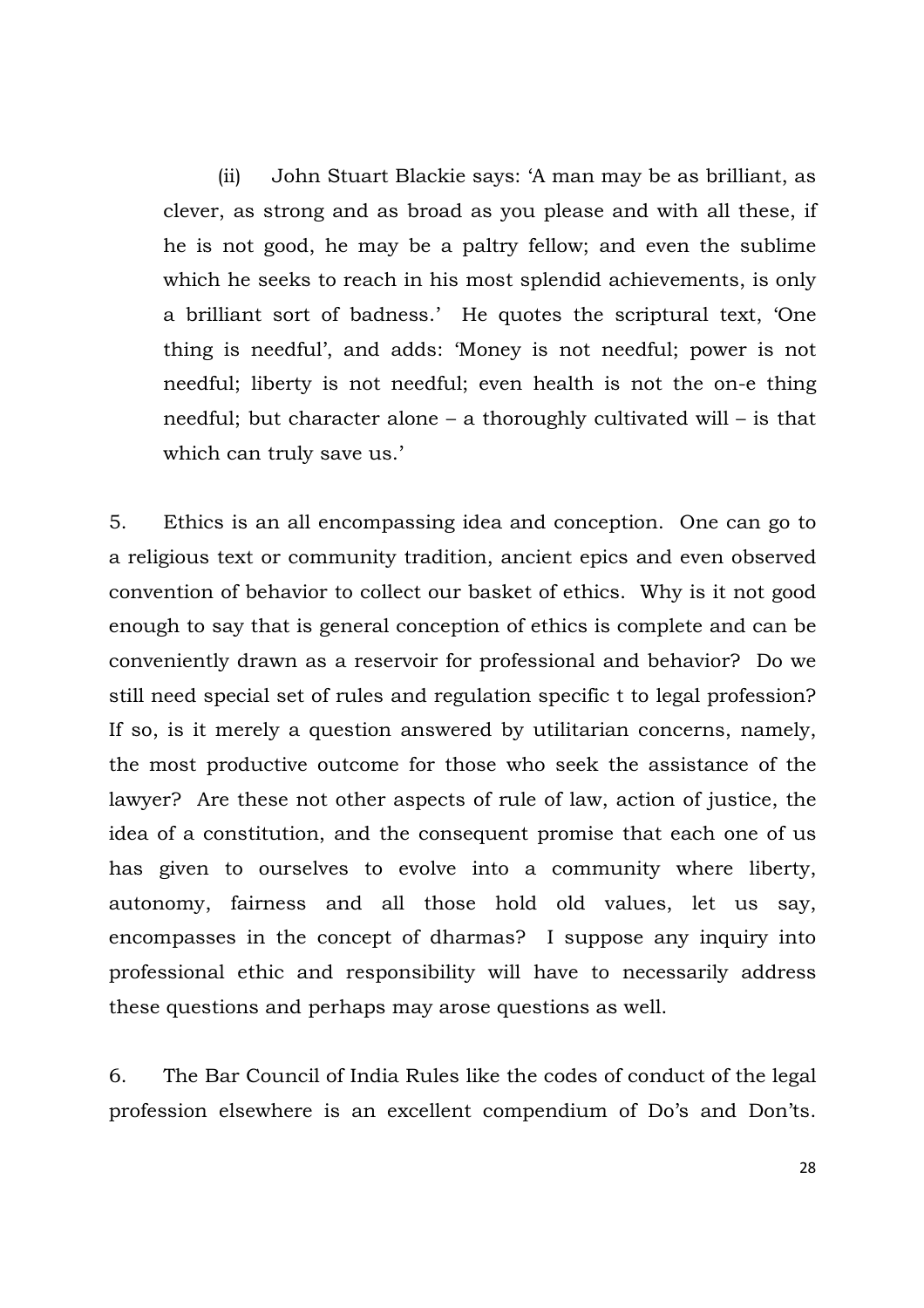They seem to contribute the ten commandments of the profession. A close analysis of the rules of the Bar Council may even tell us that the rules seem to be dealing with many of the above said questions and providing some or the other guidance.

7. These rules obviously talks about a wide range of duties of the lawyer ranging from the duty to the court, duty to the client, duty to the opponent, duty to the public and the State, besides matters such as excellence, commitment, concentration and unyielding engagement with the cause of justice. So one may legitimately ask as to what more is needed of a student of law then merely to know and comprehend somewhat the Bar Council Rules. One can memorize these rules and know them by heart without much difficulty. Why is that we are called upon not to halt our engagements with professional ethics and responsibilities with the last of the Bar Council Rules.

8. Just as the study of law and human nature tells us that it is the breach of law, the failure of law become of its letter and the deficiency of the letter of law and perennially because of the deficiencies of human nature in acting in violation or breach of the law, there is a constant need to know more of these failures and deficiencies. One can observe with a certain amount of certainty that the bulging volumes of cases, stores, judgments, revisions of rules, etc., are proofs enough of the above need.

9. It is therefore appropriate to say that the general concept of ethics, would be a good resource, which still need specific set of rules and observation, to guide the legal mind, while engaged in its association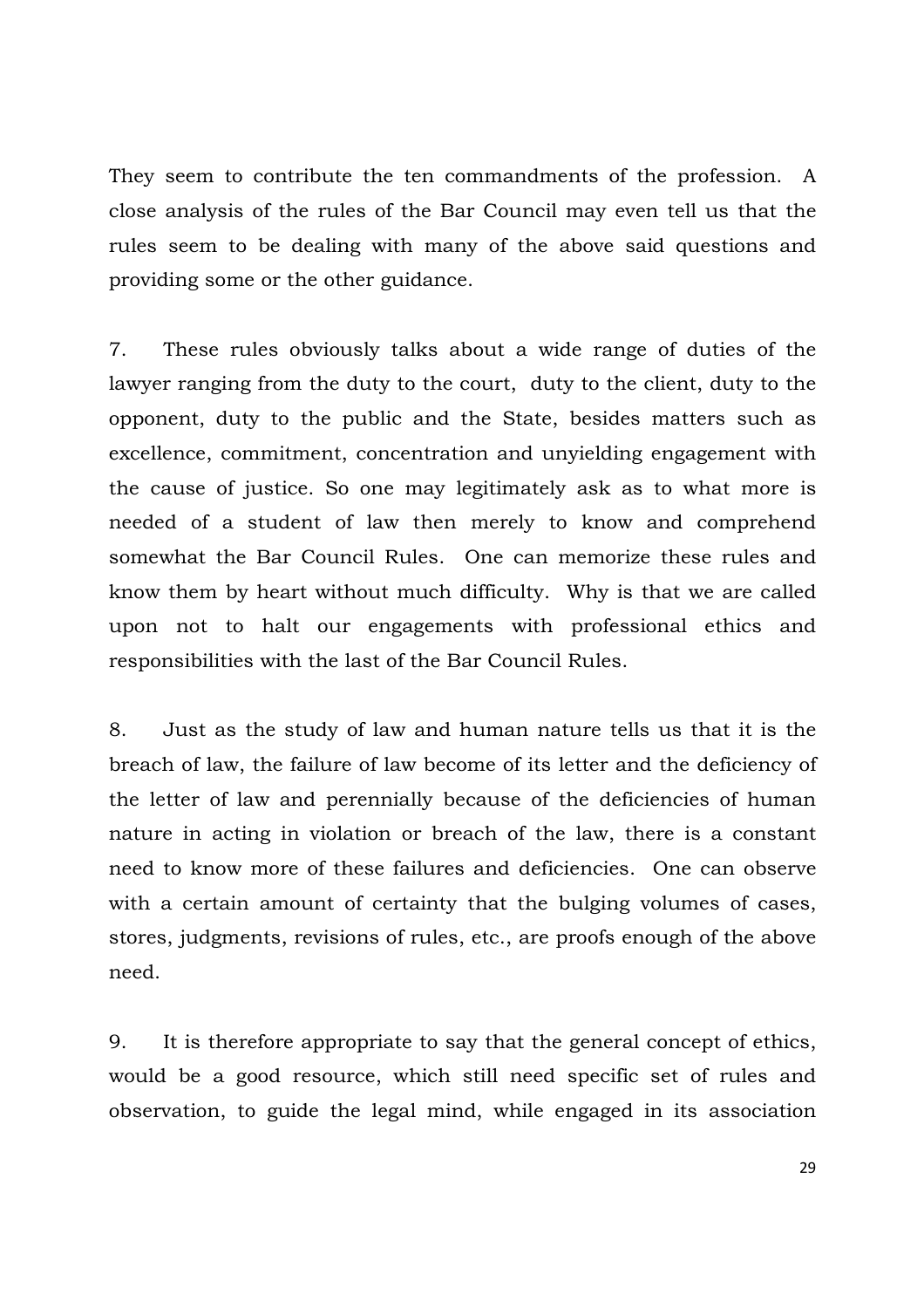with administration of justice. As we noticed while looking at some other question framed above the canvass of ethics and responsibility is far more different and far more wide then what it has been at any time in the past and with any legal and justice system. Two important observations need to be made here. One is that in contemporary times, peoples and countries have move towards a system of governance by constitutional rules. The idea of constitution with all its rich meanings and dimensions has become an intrinsic part of human thinking as some of the knowledge and understanding which you have gained through science and inquiry.

10. Peace and order, guarantee of realization of individual potential and meaningful human relationship are perceived to be guaranteed by the idea of a constitution. Regardless of the fact that we still witness great defects and deficiencies in the working of the idea of a constitution, no country and no people would give themselves upto be rules by unlimited, unstrained, coercive powers. An open society and constitutional rule are now thus part of human psyche.

11. The second aspect is the process of law making and the processes of administration of justice have become far more complex. The role of a lawyer is not merely therefore that of a person called upon to use mere forensic skills in court rooms and moderate the outcome of adjudication and litigation. From this twin aspect, one can see that the role of a person equipped with the study of law becomes an activity of social evolution.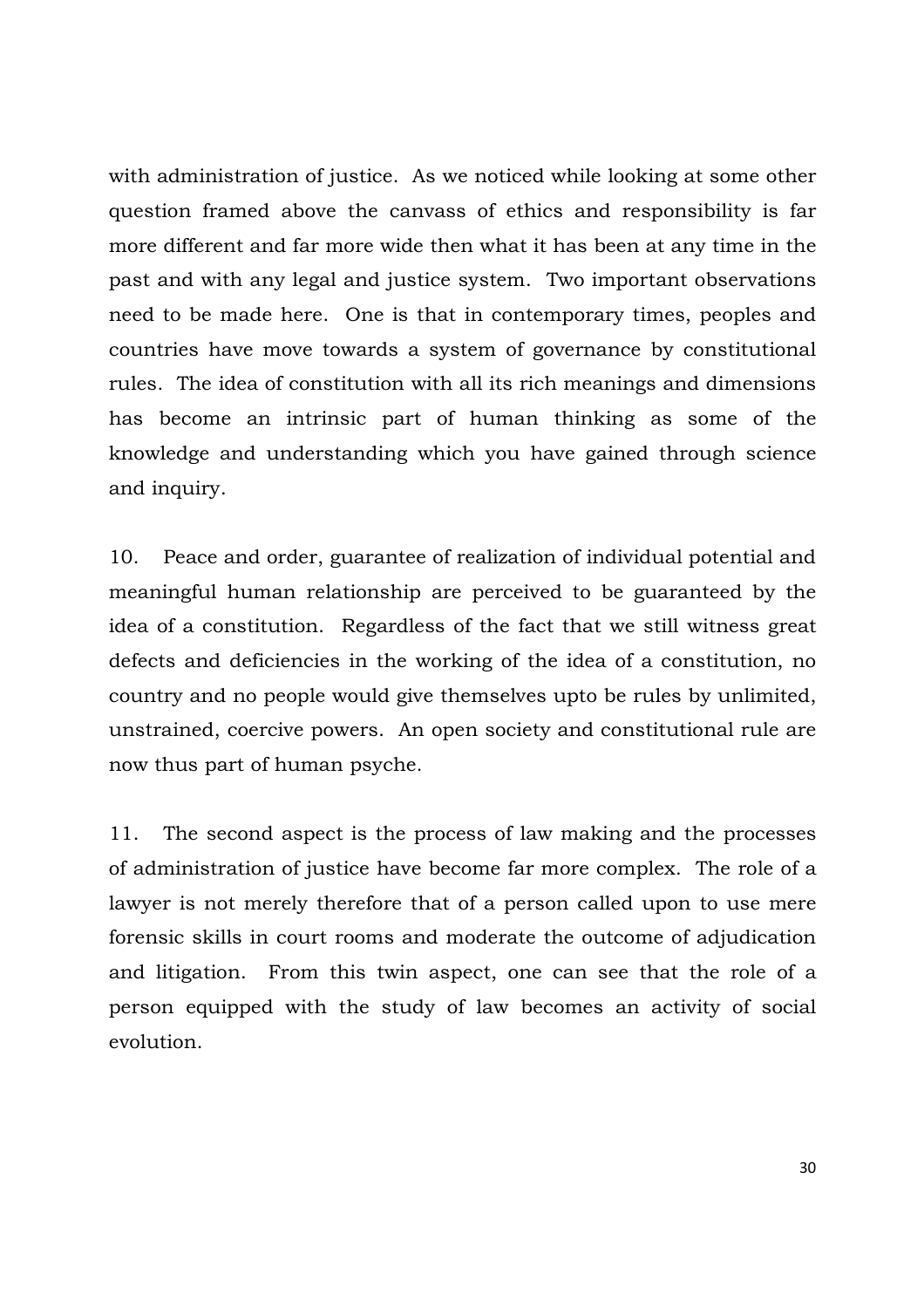12. What is being said above is not merely to say something far removed from the daily bread and butter issue of professional ethics. What is being suggested is that any narrow understanding or comprehension of the role of law and lawyers can be a matter of stunted growth of Bar itself.

13. At this point of time, I would like to being in focus yet another aspect namely, the distinction between professional values and professional virtues but both of which are fundamental to the legal profession. Professional values can be broadly stated as under:-

 "Values are standards influencing choices between courses of action.1 They tend to fall into one of three groups: moral values such fairness, justice and truth; pragmatic values such as thrifts, efficiency and health; and aesthetic values such a beauty, softness and warmth. A value system is a collection of consistent and coherent values ranked according to importance. Professional value systems include a mixture of moral pragmatic values." (N. Rescher, *Introduction to Value Theory* (New Jersey, Prentice Hall, 1969) at 2)

### 14. Professional virtues can be set down in the following words:-

 "Whereas values are standards set by a society or individual, virtues are aspirational qualities for individuals. Professionals aspire to 'an ideal defining a standard of good conduct, virtuous character, and a commitment, therefore, to excellence going beyond the norm of morality ordinarily governing relations among persons" *(*A. Flores, *What Kind of Person Should a professional Be?'* in a Flores (ed), *Professional Ideals (1988) (n 13) at 1.)*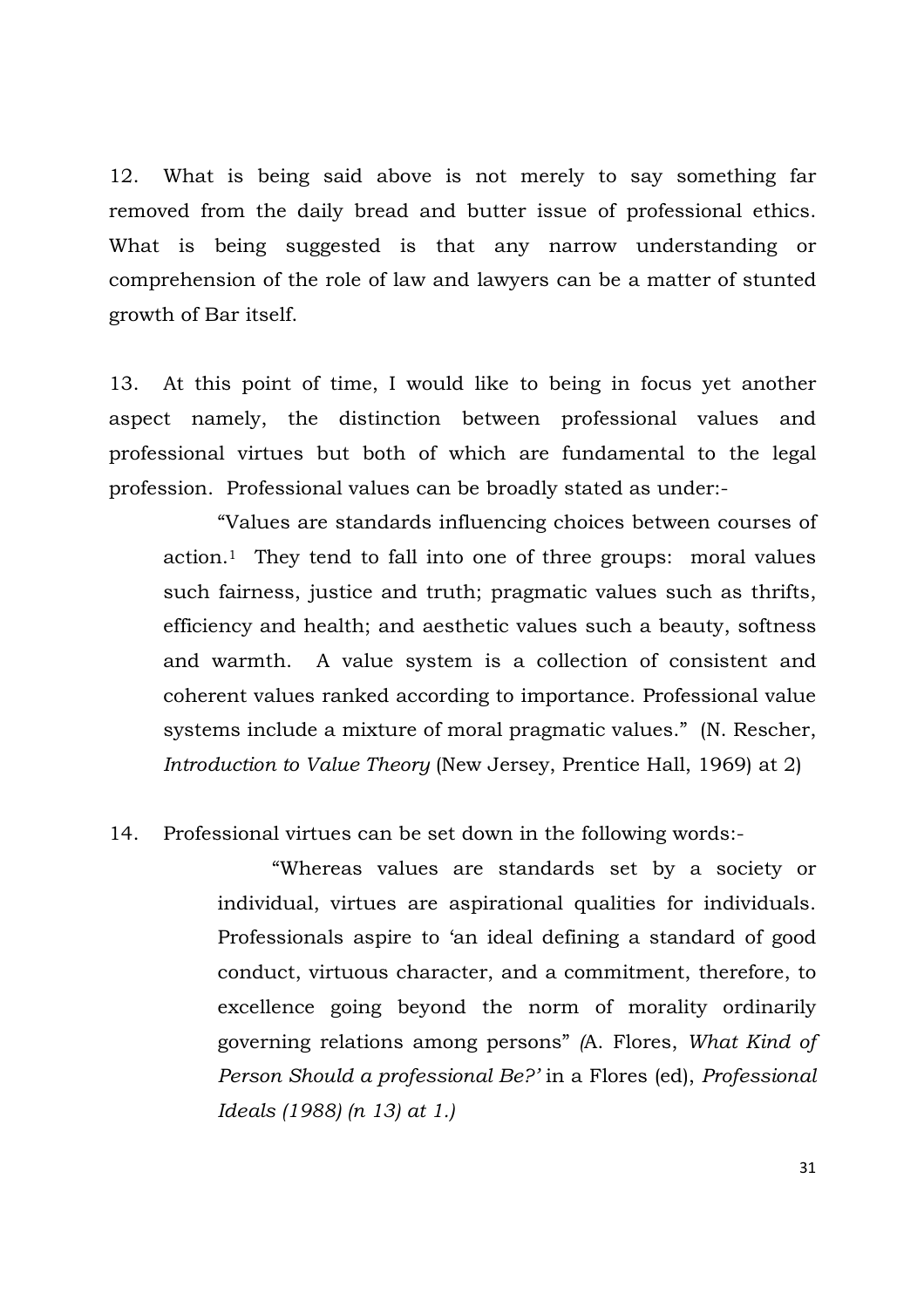15. Before going ahead I would like to make an observation that the driving engine behind both professional values and professional virtues can be said to be a empathy and concern for all living beings and perhaps concern for all creations and fearlessness and courage. The empathy has been identified as one of the five domains of emotional intelligence and people express the hope that one day, "empathy will hold as valued a place in the curriculum of algebra". Simply stated, empathy is that wonderful capacity all of us have to be able to assess the internal life of another person and equally fearlessness and courage, not the power of the bully but the power of a cultivated mind which fears nothing beyond its conscience.

16. This brings to a connected question as to what connection professional conduct may have and what responsibility it should have, with respect to the institutional of justice. The contempt of courts law has its ancient origins. The story of this law is both informative, sometimes assuring, sometimes disturbing by reasons of the excessive exercise of power. Oswald's Contempt of Court in its introductory chapter is worth reading to know what a contempt of court could be and need not be. As far as we are concerned, we have Articles 129 and 215 constitutionally providing in respect of contempt. The Contempt of Court Act, 1971 is directed generally at all citizens. It aims to ensure that both those who take reasons to institution of justice and those who stand outside to evaluate it, are subject to this sweep. Obviously all parties to the adjudicatory processes are to abide by the discipline of contempt of courts Act. The need to ensure the dignity and solemnity of the institution of justice is understood to be fundamental values. That is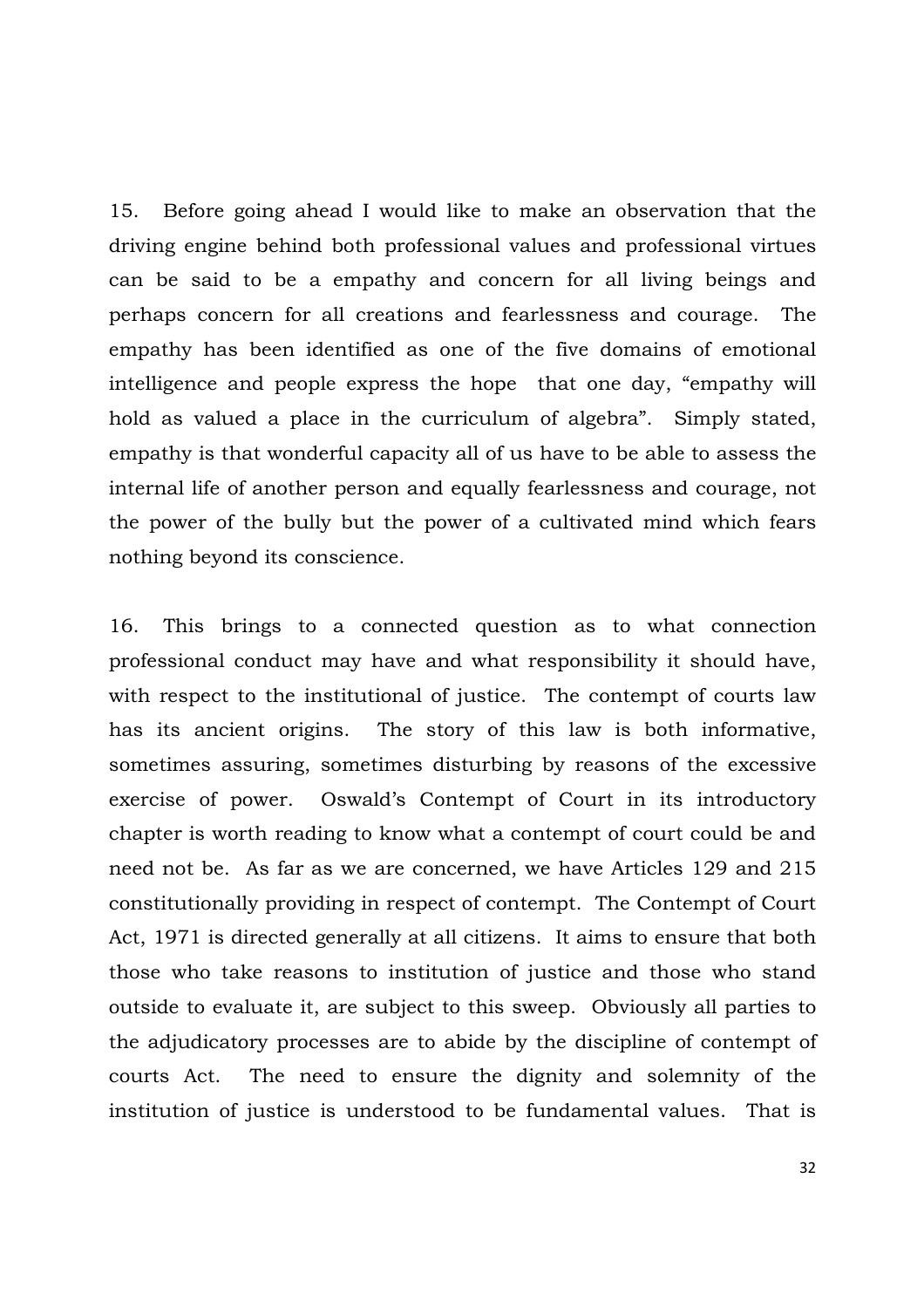why undue criticism and necessitated remarks and statements about the institution of justice or judges, is said to be a matter which will undermine the importance of the court and the judge and erode confidence in administration of justice. The duty to the court rule of the Bar Council directly relates to this general duty more particularly to the specific duty of the lawyer to act in promotion of the dignity and value of the court and the judge. Thus both as a practitioner for inside and a critique and evaluator from outside, the lawyer have a role to play. The digest of case laws and contempt by advocates gives as varied lessons and how one as a lawyer is called upon to conduct oneself. We have examples of contempt action against Mahatma Gandhi and other, lesser mortals such as Mr. V.C Mishra or recently as an ex-member of legislative assembly from Kerala namely Mr. Jayarajan who happened to be an advocate as well, (2015) 4 SCC 81.

17. From Mahatma Gandhi to Jayarajan draws canvass, freedom of expression on one hand as valuable as oxygen we breathe, equally valuable for ensuring judicial accountability and institutional health and survival equally important for ensuring rule of law in democracy are very sensitive matters which call for extreme devotion to the balancing exercise. The judgments of the Supreme Court in V.C. Mishra as well as Jayarajan provide valuable examples for inhaling this balancing exercise.

18. While we talk about this balancing exercise, we certainly hear about free-wheeling discussions and statements made about judicially improprieties and corruption. There is needless to say that these are matters of extreme concern and call for institutional reforms of fundamental character. Judicial accountability and corruption should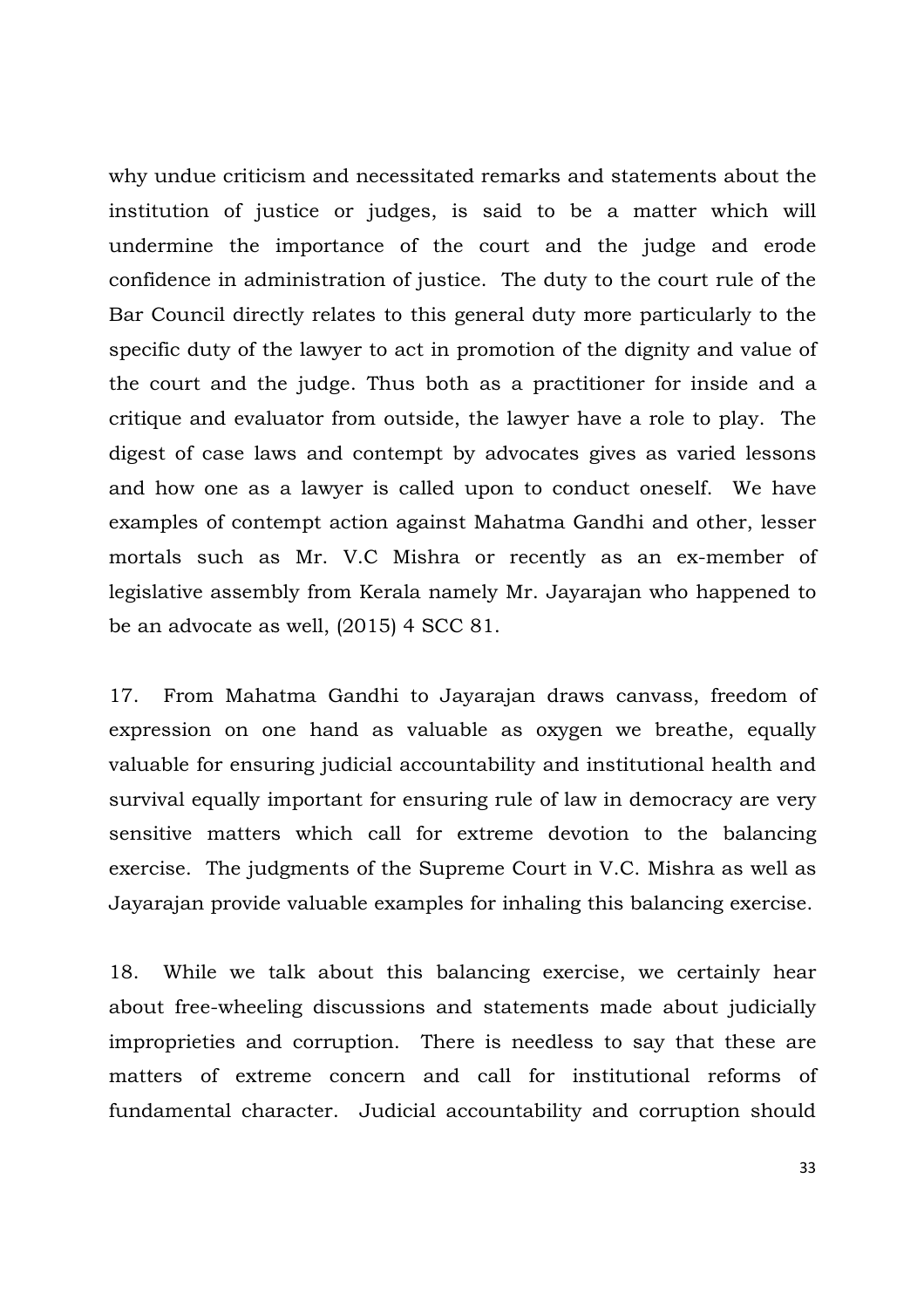not be left to be handled merely by story voices being fearlessly raised. When such issue are left to be handled by story voices, there is every danger of collaboration and cooperation of the dark forces of corruption to stifle every possible honest statements and discussions. What is sought to be emphasized that everyone of us are given responsibility to be practice with courage and conviction; but this responsibility is not, to be reduced to that of a street corner bully carrying country made weapons.

19. The judgment of the Supreme Court in Supreme Court Bar Association v. B.D. Kaushik is also an example of an associated bullying. Bar Associations cannot by mere strength of numbers convert themselves into bodies beyond accountability.

20. Conduct of the lawyer outside the precinct of the court is also not a matter free from regulations or supervision. Conduct and becoming of the lawyer can range from acting disrespectfully to a fellow lady advocate. (Amit Chanchal Jha v. Registrar, High Court of Delhi, (2015) 13 SCC 288) as well as mater of personal morality.

21. I would like to quote Krishnaswamy Iyer in this context of Bench Bar relationship. He says:-

 "The Judge and the practitioner discharge complementary functions in building up the edifice of justice; their division of duties is merely to secure economy of labour and efficiency of result……………..The efficient administration of justice calls for a full recognition of this identity of vocation."